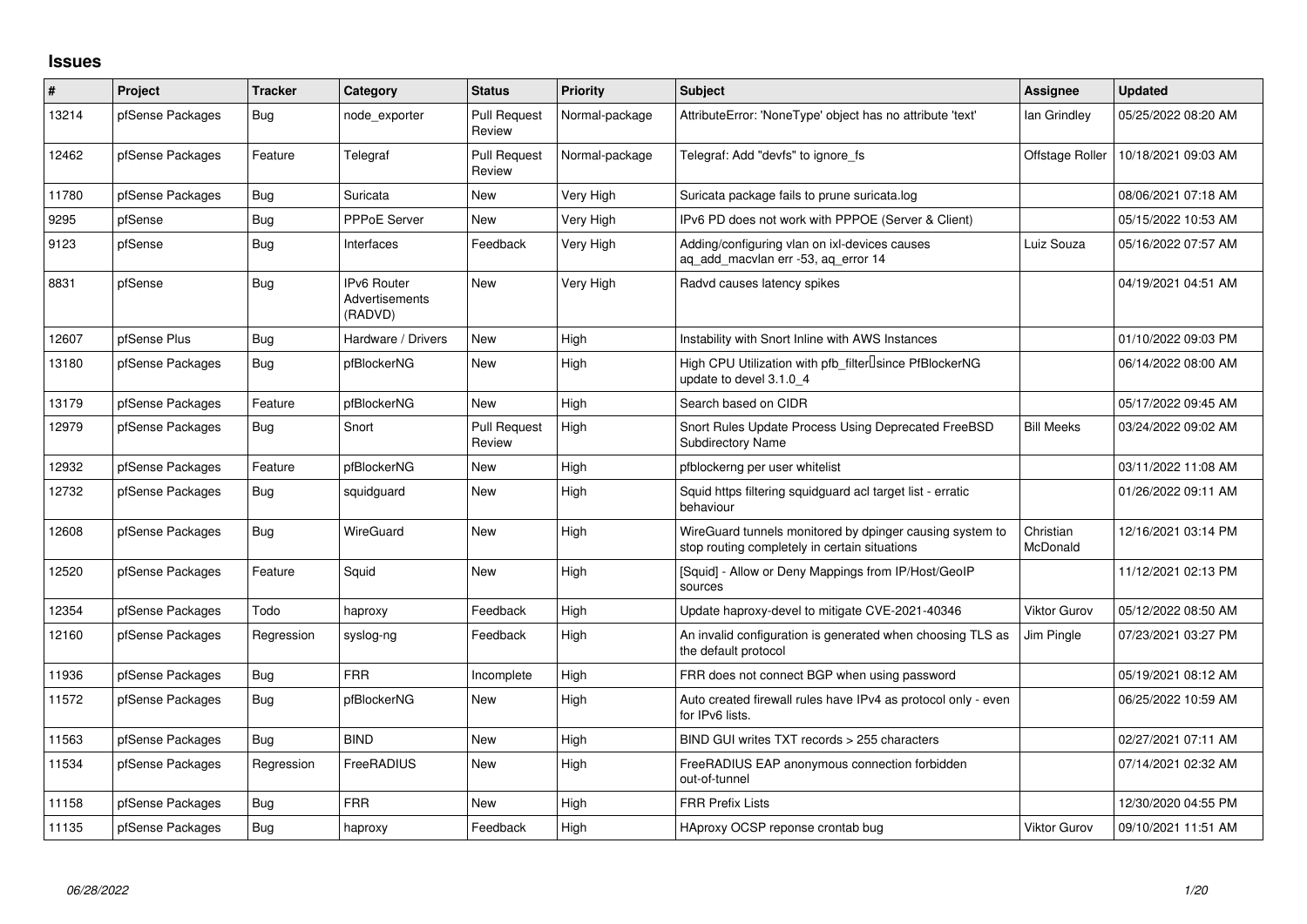| #     | Project          | <b>Tracker</b>     | Category              | <b>Status</b> | <b>Priority</b> | <b>Subject</b>                                                                                                                                                                   | <b>Assignee</b> | <b>Updated</b>      |
|-------|------------------|--------------------|-----------------------|---------------|-----------------|----------------------------------------------------------------------------------------------------------------------------------------------------------------------------------|-----------------|---------------------|
| 10760 | pfSense Packages | <b>Bug</b>         | <b>BIND</b>           | New           | High            | pfSense BIND 9.14.12 server terminates due to assertion<br>failure                                                                                                               |                 | 07/11/2020 04:53 PM |
| 10252 | pfSense Packages | <b>Bug</b>         | pfBlockerNG           | New           | High            | pfblockerng-devel                                                                                                                                                                |                 | 02/11/2020 05:18 PM |
| 9724  | pfSense Packages | <b>Bug</b>         | pfBlockerNG           | <b>New</b>    | High            | pfblockerng-firewall-filter-service-will-not-start                                                                                                                               |                 | 09/05/2019 06:32 AM |
| 9046  | pfSense Packages | Feature            | Telegraf              | New           | High            | telegraf feature request                                                                                                                                                         |                 | 02/18/2019 03:38 PM |
| 8513  | pfSense Packages | <b>Bug</b>         | FreeRADIUS            | New           | High            | Freeradius 3.x Idap problem                                                                                                                                                      |                 | 02/18/2019 05:22 PM |
| 8438  | pfSense Packages | <b>Bug</b>         | haproxy               | New           | High            | haproxy: can't use ACL for cert with http-response actions                                                                                                                       |                 | 05/24/2018 01:12 PM |
| 7388  | pfSense Packages | Bug                | Suricata              | New           | High            | Suricata does not property recognize MTU for PPPOE<br>interfaces                                                                                                                 |                 | 03/15/2017 05:17 AM |
| 6988  | pfSense Packages | Bug                | Snort                 | <b>New</b>    | High            | SNORT Package PHP memory error                                                                                                                                                   |                 | 06/28/2018 10:00 PM |
| 13311 | pfSense Docs     | <b>New Content</b> | Troubleshooting       | <b>New</b>    | High            | Add troubleshooting tips for ZFS boot issues                                                                                                                                     |                 | 06/28/2022 11:04 AM |
| 13307 | pfSense          | <b>Bug</b>         | <b>PPP</b> Interfaces | New           | High            | PPP interface custom reset date/time Hour and Minute fields<br>do not properly handle "0" value                                                                                  |                 | 06/28/2022 12:01 PM |
| 13227 | pfSense          | Feature            | <b>IPsec</b>          | <b>New</b>    | High            | Enable IPSec Virtual IP Pool assignment by Radius for<br>Mobile Users - SIMPLE FIX                                                                                               |                 | 05/27/2022 10:15 AM |
| 12853 | pfSense          | Bug                | <b>NAT Reflection</b> | Feedback      | High            | Network Address Translation - Pure NAT pfsense freeze<br>after reboot                                                                                                            |                 | 02/22/2022 08:40 AM |
| 12746 | pfSense          | Feature            | Interfaces            | <b>New</b>    | High            | IPoE feature for WAN interface                                                                                                                                                   |                 | 02/01/2022 01:42 AM |
| 12632 | pfSense          | <b>Bug</b>         | Gateways              | New           | High            | Assigning a /30 WAN IP address at the console does not<br>save the gateway correctly                                                                                             |                 | 06/28/2022 12:01 PM |
| 11992 | pfSense          | <b>Bug</b>         | Virtual IP Addresses  | Confirmed     | High            | GRE Tunnel - Does not work with a virtual IP as endpoint                                                                                                                         |                 | 06/04/2021 01:16 AM |
| 9136  | pfSense          | <b>Bug</b>         | DHCP (IPv6)           | <b>New</b>    | High            | IPv6 Tracking Interfaces Lose IPv6 Address in Certain<br>Cases                                                                                                                   |                 | 04/21/2022 12:39 PM |
| 8964  | pfSense          | Bug                | <b>IPsec</b>          | <b>New</b>    | High            | IPsec async cryptography advanced setting - TCP traffic not   Luiz Souza<br>passing through                                                                                      |                 | 12/08/2020 12:09 PM |
| 8158  | pfSense          | Bug                | Interfaces            | New           | High            | IPv6 Track Interface issue with more than one<br>WAN-Gateway and a number of internal interfaces at least<br>track interface from one interface does not work on regular<br>base |                 | 12/03/2017 09:00 AM |
| 8089  | pfSense          | <b>Bug</b>         | Interfaces            | <b>New</b>    | High            | VLAN page breaks after config restore to new hardware.                                                                                                                           |                 | 11/21/2017 01:38 PM |
| 8050  | pfSense          | <b>Bug</b>         | Interfaces            | New           | High            | Enabling bridge while interfaces have link freezes console                                                                                                                       |                 | 11/03/2017 04:38 PM |
| 7730  | pfSense          | <b>Bug</b>         | Interfaces            | New           | High            | 2.3.4_1 greX: loop detected when hit save on filter rules or<br>interfaces                                                                                                       |                 | 07/27/2017 08:16 AM |
| 7521  | pfSense          | Feature            | Package System        | New           | High            | Package Updates via Mirror                                                                                                                                                       |                 | 05/04/2017 08:21 PM |
| 5413  | pfSense          | <b>Bug</b>         | <b>DNS Resolver</b>   | Confirmed     | High            | Incorrect Handling of Unbound Resolver [service restarts,<br>cache loss, DNS service interruption]                                                                               |                 | 06/19/2022 11:11 PM |
| 5355  | pfSense          | <b>Bug</b>         | <b>IPsec</b>          | New           | High            | on Dynamic WAN IP (DHCP Client) it takes 10 minutes<br>before Phase1 reconnects                                                                                                  |                 | 07/08/2016 10:29 PM |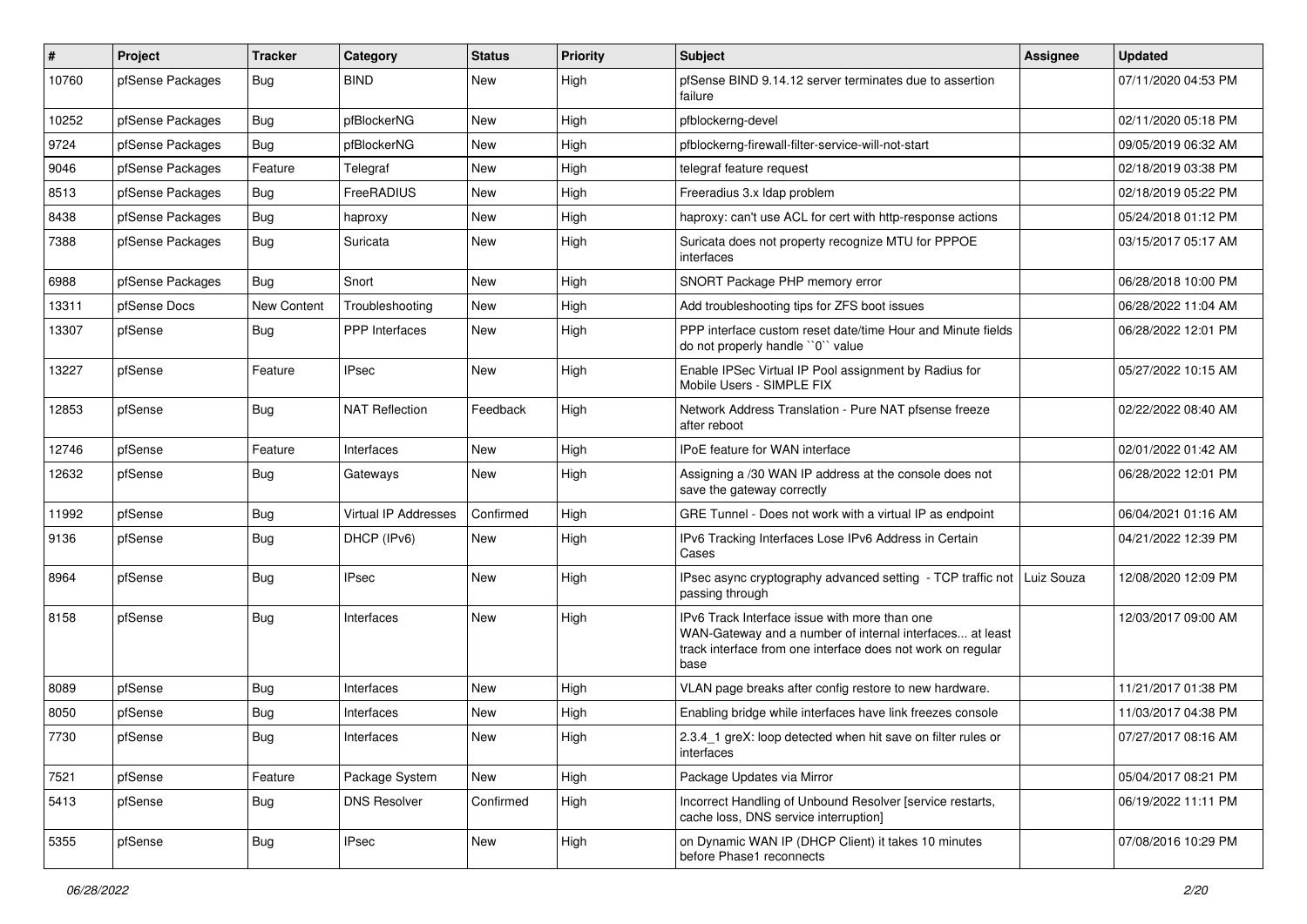| $\pmb{\#}$ | Project          | <b>Tracker</b> | Category                        | <b>Status</b> | <b>Priority</b> | <b>Subject</b>                                                                                          | Assignee            | <b>Updated</b>      |
|------------|------------------|----------------|---------------------------------|---------------|-----------------|---------------------------------------------------------------------------------------------------------|---------------------|---------------------|
| 4845       | pfSense          | <b>Bug</b>     | CARP                            | Confirmed     | High            | CARP preemption doesn't switch to backup where<br>connectivity between systems is lost but not NIC link |                     | 07/28/2015 07:55 AM |
| 13282      | pfSense Plus     | <b>Bug</b>     | Aliases / Tables                | New           | Normal          | FQDN Aliases Break if an Invalid Domain is Present in the<br>Chain                                      | Reid<br>Linnemann   | 06/18/2022 03:12 PM |
| 13233      | pfSense Plus     | <b>Bug</b>     | OpenVPN                         | Feedback      | Normal          | OpenVPN DCO connection fails with Auth Digest Algorithm<br>set to SHA512                                |                     | 05/31/2022 03:39 PM |
| 13206      | pfSense Plus     | <b>Bug</b>     | Hardware / Drivers              | <b>New</b>    | Normal          | SG-3100 LED GPIO hangs                                                                                  |                     | 06/11/2022 07:01 PM |
| 13074      | pfSense Plus     | <b>Bug</b>     | Cryptographic<br><b>Modules</b> | <b>New</b>    | Normal          | AES-GCM with SafeXcel on Netgate 2100 causes MBUF<br>overload                                           |                     | 06/12/2022 11:14 AM |
| 12974      | pfSense Plus     | <b>Bug</b>     | Installer                       | <b>New</b>    | Normal          | Typing anything into 1100/2100 recovery installer causes<br>process to stop                             |                     | 06/05/2022 04:10 PM |
| 12546      | pfSense Plus     | Feature        | Authentication                  | New           | Normal          | Add 2FA Support to pfSense Plus Local Database<br>Authentication                                        |                     | 06/25/2022 05:30 PM |
| 12534      | pfSense Plus     | Feature        | Hardware / Drivers              | New           | Normal          | Generate a ISO Image for Remote Restore of pfSense Plus<br>on the XG-1537 and 1541 units with IPMI      |                     | 05/30/2022 10:28 AM |
| 12524      | pfSense Plus     | Feature        | <b>Operating System</b>         | <b>New</b>    | Normal          | OpenSSL QAT Engine                                                                                      |                     | 04/10/2022 02:54 AM |
| 11920      | pfSense Plus     | Feature        | Authentication                  | <b>New</b>    | Normal          | SAML Authentication for pfSense (VPN and<br>webConfigurator)                                            |                     | 05/14/2021 12:56 AM |
| 11772      | pfSense Plus     | Feature        | Multi-WAN                       | <b>New</b>    | Normal          | Layer 2 Tunnel Bonding Capability                                                                       |                     | 06/05/2021 03:27 PM |
| 11770      | pfSense Plus     | Bug            | Hardware / Drivers              | <b>New</b>    | Normal          | Pantech UML295 USB Modem No Longer Functional                                                           |                     | 04/01/2021 11:28 AM |
| 11732      | pfSense Plus     | Feature        | Hardware / Drivers              | <b>New</b>    | Normal          | Add VXLAN Support to pfSense Plus                                                                       |                     | 03/15/2022 02:35 AM |
| 11626      | pfSense Plus     | <b>Bug</b>     | Authentication                  | New           | Normal          | Google LDAP connection failed due to lack of SNI for TLS<br>1.3                                         | Luiz Souza          | 06/27/2022 07:23 AM |
| 13309      | pfSense Packages | <b>Bug</b>     | Cron                            | Feedback      | Normal          | Cron validation prevents special strings such as @reboot                                                | Jim Pingle          | 06/28/2022 08:22 AM |
| 13306      | pfSense Packages | Todo           | Nut                             | <b>New</b>    | Normal          | Update NUT to version 2.8.0 to match FreeBSD Packages                                                   | Denny Page          | 06/27/2022 10:45 AM |
| 13292      | pfSense Packages | Feature        | <b>ACME</b>                     | New           | Normal          | Separator                                                                                               |                     | 06/21/2022 12:06 PM |
| 13284      | pfSense Packages | Feature        | FreeRADIUS                      | New           | Normal          | Option to define "Issuer" in OPT configuration.                                                         | Jakob<br>Nordgarden | 06/19/2022 12:10 PM |
| 13261      | pfSense Packages | <b>Bug</b>     | sudo                            | Feedback      | Normal          | Input validation rejects empty "sudo" command list, but GUI<br>text says it can be empty                | Christopher<br>Cope | 06/27/2022 07:19 AM |
| 13255      | pfSense Packages | Todo           | OpenVPN Client<br>Export        | <b>New</b>    | Normal          | Set PKCS#12 algorithm when exporting OpenVPN ZIP or<br>Windows bundles                                  | Jim Pingle          | 06/08/2022 10:37 AM |
| 13246      | pfSense Packages | Feature        | iperf                           | New           | Normal          | iperf3 service controls do not work                                                                     |                     | 06/05/2022 06:51 PM |
| 13207      | pfSense Packages | Feature        | pfBlockerNG                     | New           | Normal          | The feed column on the Alerts page is confusing                                                         |                     | 05/24/2022 04:56 AM |
| 13202      | pfSense Packages | Bug            | pfBlockerNG                     | New           | Normal          | Missing Protocols on IP Feed Groups Advanced<br>Inbound/Outbound Firewall Rule settings                 |                     | 05/23/2022 08:58 AM |
| 13201      | pfSense Packages | Feature        | pfBlockerNG                     | New           | Normal          | Add FireHol Security IP Feeds                                                                           |                     | 05/23/2022 06:34 AM |
| 13200      | pfSense Packages | Feature        | pfBlockerNG                     | New           | Normal          | Custom DNS Servers for Alert settings                                                                   |                     | 05/23/2022 06:16 AM |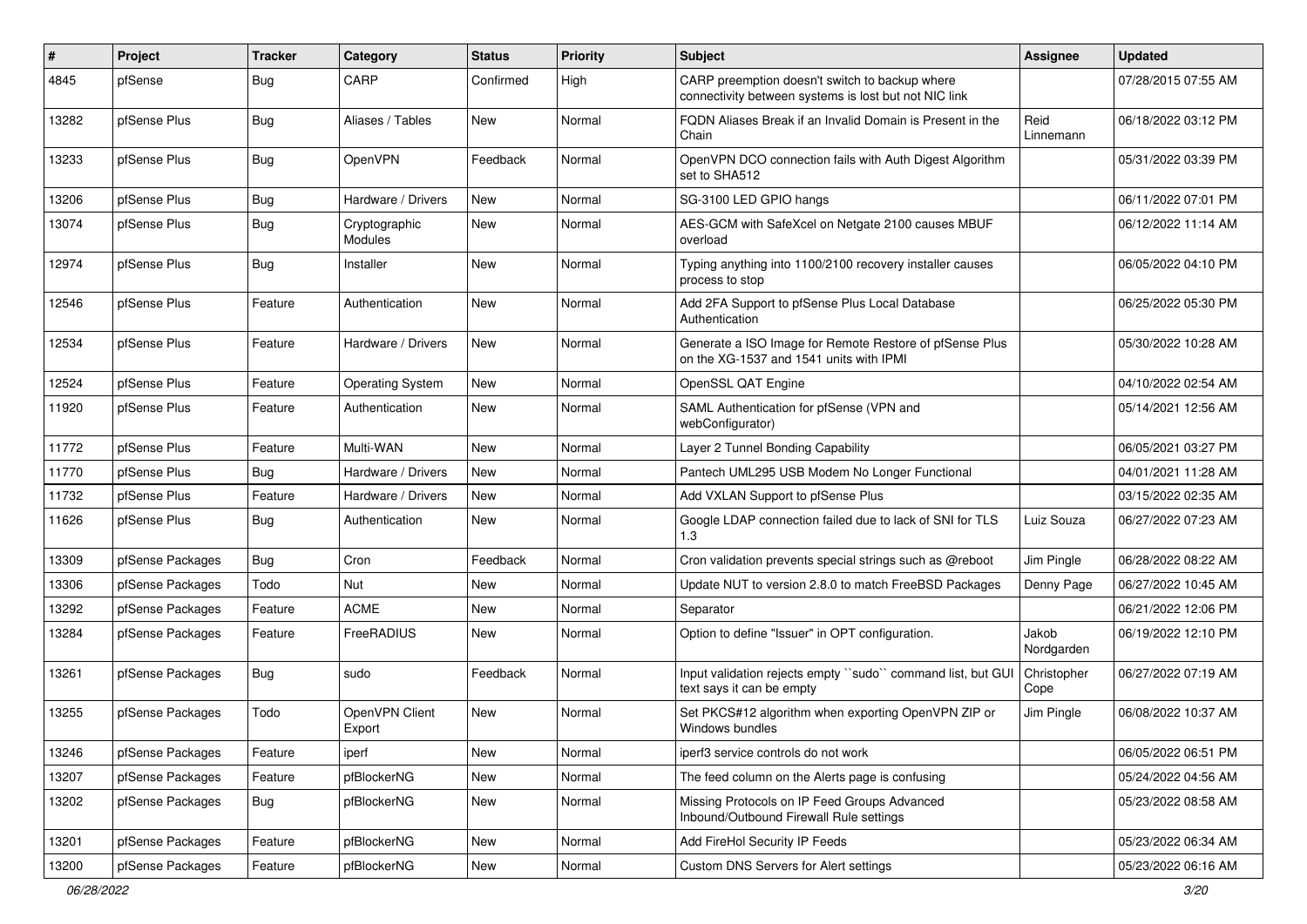| #     | Project          | <b>Tracker</b> | Category          | <b>Status</b>                 | <b>Priority</b> | Subject                                                                                                                                 | <b>Assignee</b>       | <b>Updated</b>      |
|-------|------------------|----------------|-------------------|-------------------------------|-----------------|-----------------------------------------------------------------------------------------------------------------------------------------|-----------------------|---------------------|
| 13199 | pfSense Packages | Feature        | pfBlockerNG       | New                           | Normal          | Feed groups should not have the first listing in the group bar                                                                          |                       | 05/23/2022 06:03 AM |
| 13198 | pfSense Packages | Feature        | pfBlockerNG       | New                           | Normal          | Dark Theme Styling issues - Alerts White bar                                                                                            |                       | 05/23/2022 06:05 AM |
| 13197 | pfSense Packages | Feature        | pfBlockerNG       | New                           | Normal          | Put a Single donation link and a proper patreon lin in the<br>pfBlocker Support Banner / Widget                                         |                       | 05/23/2022 05:35 AM |
| 13196 | pfSense Packages | Feature        | pfBlockerNG       | New                           | Normal          | remove NoVirusThanks feed                                                                                                               |                       | 05/23/2022 06:05 AM |
| 13195 | pfSense Packages | Feature        | pfBlockerNG       | New                           | Normal          | Dedicated website for Feed mangement - Community Driven                                                                                 |                       | 05/23/2022 05:22 AM |
| 13194 | pfSense Packages | Bug            | pfBlockerNG       | New                           | Normal          | Remove dead Malc0de feed                                                                                                                |                       | 05/23/2022 05:16 AM |
| 13160 | pfSense Packages | Feature        | Status Monitoring | <b>Pull Request</b><br>Review | Normal          | Option to sort monitoring graph views                                                                                                   |                       | 05/13/2022 12:06 PM |
| 13156 | pfSense Packages | Regression     | pfBlockerNG       | New                           | Normal          | pfBlockerNG IP block stats do not work                                                                                                  |                       | 06/13/2022 08:16 PM |
| 13154 | pfSense Packages | <b>Bug</b>     | pfBlockerNG       | Confirmed                     | Normal          | pfBlocker causing excessive CPU load                                                                                                    |                       | 06/28/2022 01:14 PM |
| 13141 | pfSense Packages | <b>Bug</b>     | squidguard        | <b>New</b>                    | Normal          | wrong page squidguard block                                                                                                             |                       | 05/09/2022 05:33 PM |
| 13138 | pfSense Packages | Feature        | pfBlockerNG       | New                           | Normal          | DNS over HTTPS/TLS Blocking should be removed from<br>SafeSearch                                                                        |                       | 05/07/2022 02:52 AM |
| 13137 | pfSense Packages | Feature        | pfBlockerNG       | New                           | Normal          | ckuethe/doh-blocklist.txt add to DoH feeds                                                                                              |                       | 05/07/2022 02:39 AM |
| 13136 | pfSense Packages | Feature        | pfBlockerNG       | <b>New</b>                    | Normal          | Add crypt0rr DNS-over-HTTPS (DOH) provider list feeds                                                                                   |                       | 05/07/2022 02:27 AM |
| 13135 | pfSense Packages | Feature        | pfBlockerNG       | New                           | Normal          | Add dibdot DoH-IP-blocklists feeds                                                                                                      | Viktor Gurov          | 05/08/2022 01:50 AM |
| 13128 | pfSense Packages | Bug            | Zabbix            | New                           | Normal          | Zabbix Agent 6: HA Server Setup                                                                                                         |                       | 05/05/2022 01:55 AM |
| 13115 | pfSense Packages | <b>Bug</b>     | WireGuard         | Feedback                      | Normal          | WireGuard panic due to KBI changes in<br>"udp_tun_func_t()"                                                                             | Christian<br>McDonald | 05/15/2022 10:47 AM |
| 13114 | pfSense Packages | <b>Bug</b>     | <b>BIND</b>       | Feedback                      | Normal          | BIND calls rndc in rc_stop when named is not running                                                                                    | <b>Stuart Wyatt</b>   | 05/04/2022 12:41 PM |
| 13096 | pfSense Packages | Feature        | Snort             | Feedback                      | Normal          | Improve robustness of Snort Rules Update Log size<br>limitation logic                                                                   | <b>Bill Meeks</b>     | 04/25/2022 12:22 PM |
| 13095 | pfSense Packages | Bug            | Snort             | Feedback                      | Normal          | Snort VRT change in Shared Object Rules path name<br>results in failure to extract and update Snort Shared Object<br>Rules when enabled | <b>Bill Meeks</b>     | 04/25/2022 12:22 PM |
| 13073 | pfSense Packages | Bug            | Squid             | <b>New</b>                    | Normal          | ClamAV - clamd dies with high CPU load and thus the<br>C-ICAP of squid-reverse proxy causes http:500 errors                             |                       | 04/19/2022 05:38 AM |
| 13063 | pfSense Packages | Feature        | Cellular          | <b>Pull Request</b><br>Review | Normal          | Cellular package shall support more modems and NMEA<br>port                                                                             |                       | 05/06/2022 02:38 PM |
| 13053 | pfSense Packages | Bug            | <b>ACME</b>       | <b>New</b>                    | Normal          | LoopiaAPI error handling                                                                                                                |                       | 05/05/2022 10:58 AM |
| 13045 | pfSense Packages | <b>Bug</b>     | WireGuard         | New                           | Normal          | Firewall floating rules ignore WireGuard traffic                                                                                        |                       | 04/11/2022 09:40 AM |
| 13044 | pfSense Packages | Feature        | Mail report       | New                           | Normal          | Customized reporting                                                                                                                    |                       | 04/11/2022 09:22 AM |
| 13043 | pfSense Packages | Bug            | WireGuard         | New                           | Normal          | OSPF over Wireguard interface doesn't populate neighbors<br>after reboot                                                                |                       | 04/11/2022 09:22 AM |
| 13039 | pfSense Packages | Feature        | AWS VPC           | New                           | Normal          | Handle transit gateway VPNs in the AWS VPN wizard                                                                                       |                       | 04/11/2022 07:31 AM |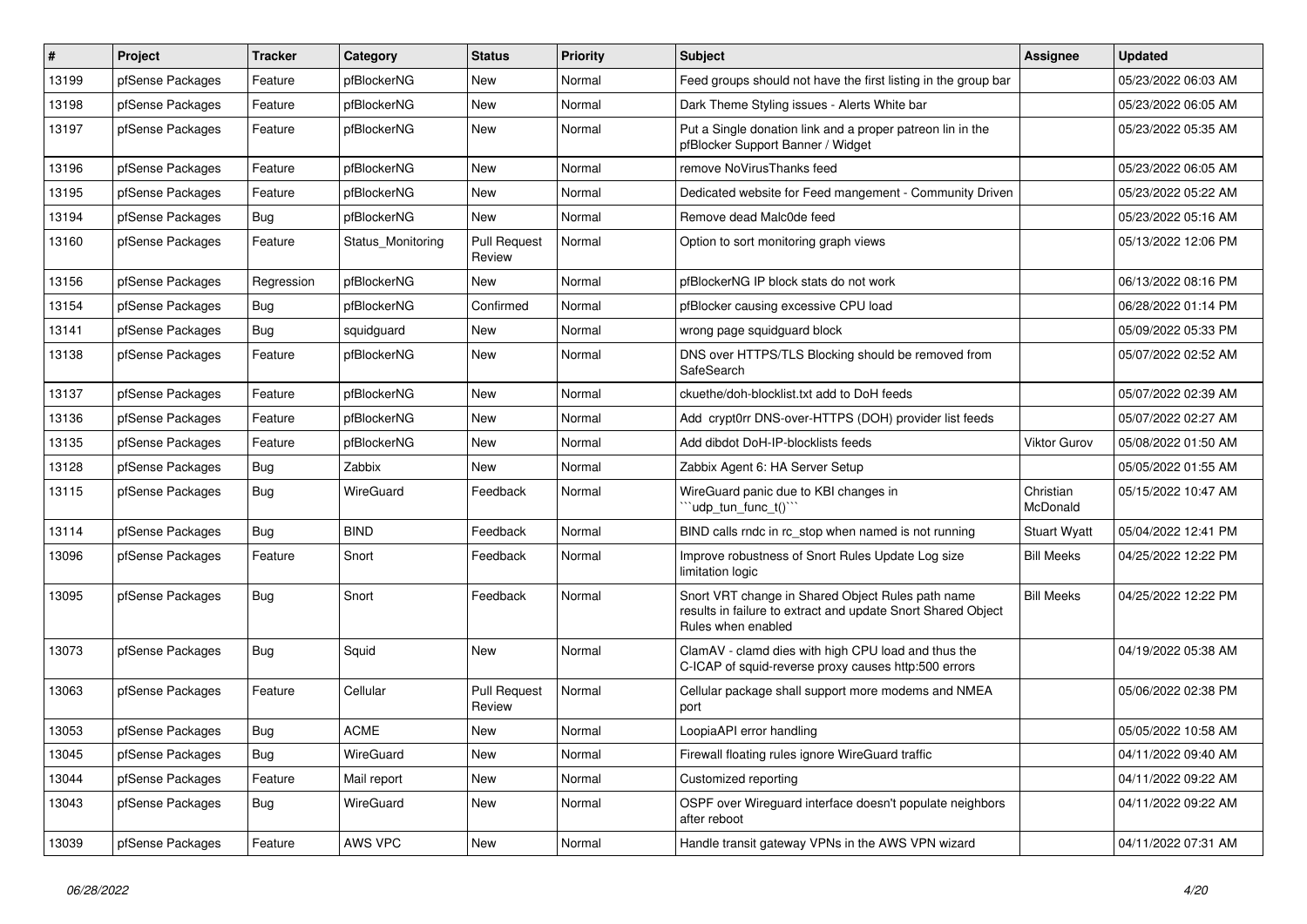| $\#$  | Project          | <b>Tracker</b> | Category               | <b>Status</b>                 | <b>Priority</b> | <b>Subject</b>                                                                                                        | Assignee              | <b>Updated</b>      |
|-------|------------------|----------------|------------------------|-------------------------------|-----------------|-----------------------------------------------------------------------------------------------------------------------|-----------------------|---------------------|
| 13034 | pfSense Packages | <b>Bug</b>     | Zabbix                 | Feedback                      | Normal          | Zabbix6 Agent and Proxy fail to set the PSK from the web<br>GUI in its conf files                                     | <b>Viktor Gurov</b>   | 04/06/2022 11:59 AM |
| 13022 | pfSense Packages | Bug            | haproxy                | Feedback                      | Normal          | HAProxy - Sub Frontends ignore Client verification CA<br>certificates                                                 |                       | 04/06/2022 12:55 PM |
| 13018 | pfSense Packages | Bug            | pfBlockerNG            | <b>New</b>                    | Normal          | TLD and DNSBL Safesearch DOH conflict disables TLD<br>block when conflicting DOH FQDN is deselected or<br>whitelisted |                       | 04/01/2022 05:59 PM |
| 13002 | pfSense Packages | Regression     | <b>BIND</b>            | Feedback                      | Normal          | BIND 9.16_13 could not find existing DNSSEC keys at<br>/cf/named/etc/namedb/keys due to directory change              | Viktor Gurov          | 03/31/2022 12:14 PM |
| 12982 | pfSense Packages | Bug            | FreeRADIUS             | New                           | Normal          | FreeRadius RadReply table entries missing from pf                                                                     |                       | 06/19/2022 05:38 PM |
| 12965 | pfSense Packages | <b>Bug</b>     | <b>FRR</b>             | <b>Pull Request</b><br>Review | Normal          | FRR BFD peer configuration is handled incorrectly in some<br>cases                                                    | Viktor Gurov          | 03/22/2022 08:04 AM |
| 12963 | pfSense Packages | Feature        | Nmap                   | Feedback                      | Normal          | Run nmap scans in the background                                                                                      | Jim Pingle            | 06/06/2022 06:55 PM |
| 12956 | pfSense Packages | Bug            | Suricata               | Confirmed                     | Normal          | suricata fails to use pcre in SID management (e.g.<br>dropsid.conf)                                                   |                       | 04/05/2022 12:52 PM |
| 12951 | pfSense Packages | Bug            | <b>FRR</b>             | Feedback                      | Normal          | FRR cannot remove IPv6 routes                                                                                         |                       | 03/22/2022 09:24 PM |
| 12924 | pfSense Packages | Bug            | WireGuard              | <b>New</b>                    | Normal          | DNS Resolver WireGuard ACL Inconsistency                                                                              | Christian<br>McDonald | 04/10/2022 10:36 AM |
| 12918 | pfSense Packages | Feature        | pfBlockerNG            | New                           | Normal          | pfBlockerNG-devel changes from xmlrpc sync do not take<br>effect immediately                                          |                       | 03/07/2022 02:29 PM |
| 12916 | pfSense Packages | Bug            | pfBlockerNG            | <b>New</b>                    | Normal          | pfBlockerNG-devel cron job does not trigger xmlrpc sync                                                               | Viktor Gurov          | 04/11/2022 12:55 PM |
| 12909 | pfSense Packages | Feature        | Suricata               | New                           | Normal          | Convert Suricata GeoIP Lookup feature on ALERTS tab to<br>use local GeoIP2 database                                   | Viktor Gurov          | 03/07/2022 08:28 AM |
| 12907 | pfSense Packages | Bug            | PIMD                   | Feedback                      | Normal          | PIMD: Nonexistent interfaces should be hidden/disabled in<br>pimd.conf before bringing up the service                 |                       | 03/07/2022 03:51 PM |
| 12899 | pfSense Packages | <b>Bug</b>     | Suricata               | <b>New</b>                    | Normal          | Suricata doesn't honor Pass List                                                                                      |                       | 03/04/2022 01:22 PM |
| 12889 | pfSense Packages | Feature        | <b>FRR</b>             | New                           | Normal          | FRR GUI add set ipv6 next-hop global                                                                                  |                       | 03/02/2022 06:10 AM |
| 12882 | pfSense Packages | Feature        | pfBlockerNG            | Feedback                      | Normal          | Add the option to specify CURLOPT_INTERFACE in<br>pfBlockerNG IPv4/IPv6 lists                                         |                       | 03/24/2022 11:16 AM |
| 12869 | pfSense Packages | Bug            | <b>BIND</b>            | Feedback                      | Normal          | Bind DNS Package AAAA filtering Broken on new ZFS<br>Installs                                                         | Viktor Gurov          | 03/09/2022 12:38 PM |
| 12865 | pfSense Packages | Todo           | <b>RRD Summary</b>     | Feedback                      | Normal          | <b>RRD Summary improvements</b>                                                                                       | Viktor Gurov          | 03/04/2022 12:20 PM |
| 12860 | pfSense Packages | Feature        | New Package<br>Request | New                           | Normal          | add mmc-utils package to all images                                                                                   |                       | 02/24/2022 07:18 AM |
| 12859 | pfSense Packages | Feature        | Zabbix                 | New                           | Normal          | Add Zabbix 6.0 LTS (agent and proxy) packages                                                                         |                       | 02/23/2022 07:11 AM |
| 12845 | pfSense Packages | <b>Bug</b>     | softflowd              | New                           | Normal          | softflowd wrong vlan tag                                                                                              |                       | 02/21/2022 10:40 AM |
| 12822 | pfSense Packages | Bug            | pfBlockerNG            | New                           | Normal          | IPv4 Source ASN format not working                                                                                    |                       | 02/18/2022 10:47 AM |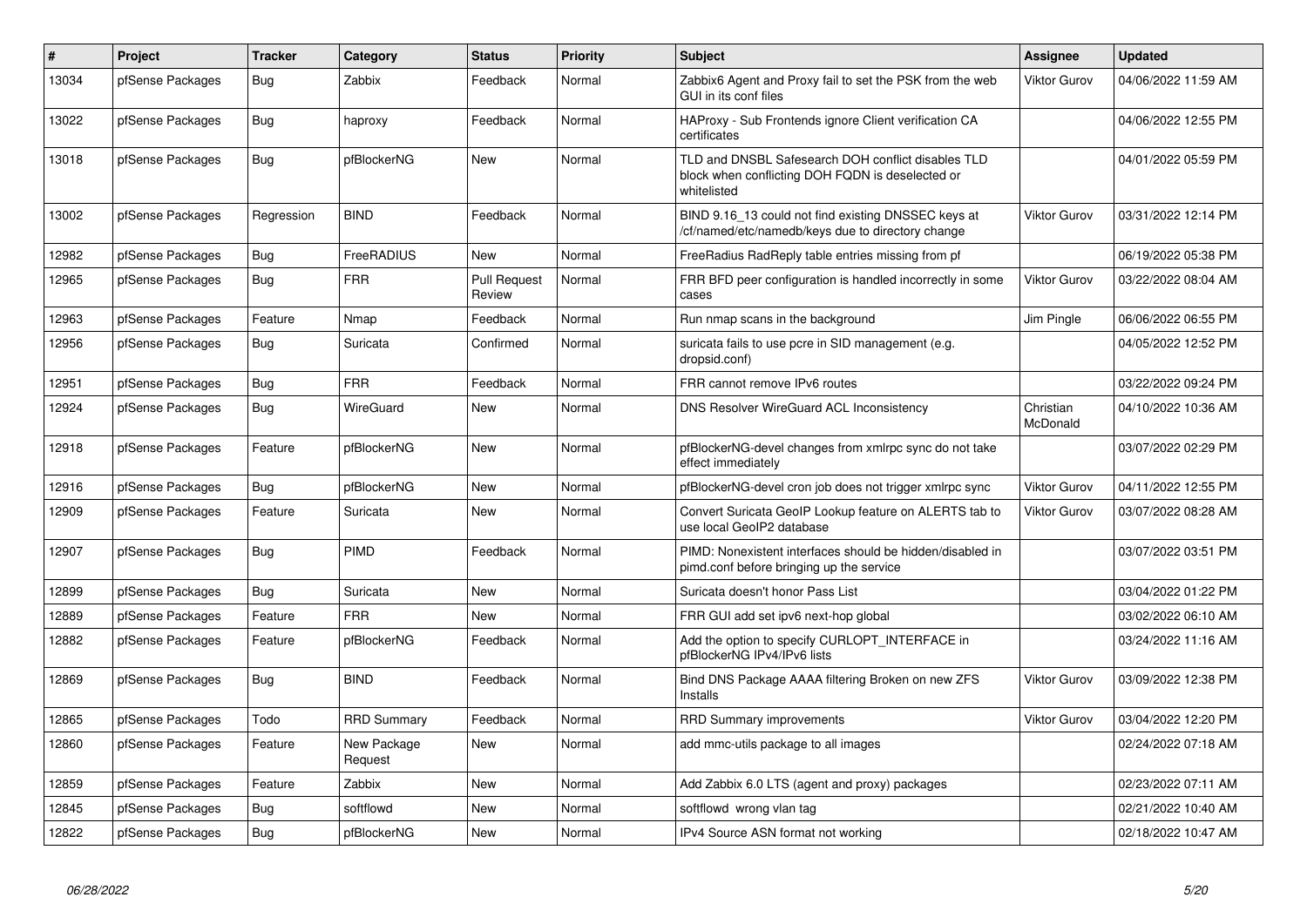| #     | Project          | Tracker    | Category               | <b>Status</b> | <b>Priority</b> | <b>Subject</b>                                                                                                                                                          | <b>Assignee</b>       | <b>Updated</b>      |
|-------|------------------|------------|------------------------|---------------|-----------------|-------------------------------------------------------------------------------------------------------------------------------------------------------------------------|-----------------------|---------------------|
| 12812 | pfSense Packages | Feature    | arpwatch               | New           | Normal          | Would it be helpful if the FreeBSD net-mgmt/arpwatch port<br>had an option to use mail/dma for mail delivery?                                                           |                       | 02/16/2022 06:09 PM |
| 12806 | pfSense Packages | Todo       | node exporter          | New           | Normal          | Update node exporter to 1.3.1                                                                                                                                           |                       | 02/15/2022 05:26 PM |
| 12767 | pfSense Packages | <b>Bug</b> | Avahi                  | New           | Normal          | Package radavahi-daemon does does not exist in current<br>pfSense version and it has been removed" message on<br>pfSense 2.7 restore                                    |                       | 02/07/2022 11:28 AM |
| 12760 | pfSense Packages | Bug        | WireGuard              | New           | Normal          | Link-local addresses disallowed on Wireguard interfaces                                                                                                                 | Christian<br>McDonald | 02/07/2022 03:50 AM |
| 12751 | pfSense Packages | Bug        | <b>FRR</b>             | New           | Normal          | Improve FRR route restoration after gateway events                                                                                                                      |                       | 02/06/2022 11:07 PM |
| 12748 | pfSense Packages | Feature    | Suricata               | New           | Normal          | Suricata blocked page timestamp breakout to it's own<br>sortable column                                                                                                 |                       | 02/01/2022 12:06 PM |
| 12742 | pfSense Packages | <b>Bug</b> | FreeRADIUS             | Feedback      | Normal          | freeRADIUS virtual-server-default: modules dailycounter,<br>monthlycounter, noresetcounter, expire_on_login in<br>authorize section prevent virtual server from loading |                       | 03/01/2022 12:45 PM |
| 12717 | pfSense Packages | Todo       | Squid                  | <b>New</b>    | Normal          | Squid 5.x Branch                                                                                                                                                        |                       | 01/25/2022 06:24 PM |
| 12711 | pfSense Packages | Feature    | Telegraf               | New           | Normal          | Add InfluxDB V2 support                                                                                                                                                 |                       | 01/21/2022 02:54 AM |
| 12706 | pfSense Packages | Bug        | pfBlockerNG            | Feedback      | Normal          | pfBlockerNG and unbound does not work after switching /var<br>to RAM disk                                                                                               | <b>Viktor Gurov</b>   | 03/24/2022 10:47 AM |
| 12683 | pfSense Packages | Bug        | Snort                  | Feedback      | Normal          | snort get vpns list() does not include OpenVPN CSO                                                                                                                      | Viktor Gurov          | 02/15/2022 10:47 AM |
| 12670 | pfSense Packages | <b>Bug</b> | <b>ACME</b>            | New           | Normal          | ACME package writes credentials to system log                                                                                                                           | Viktor Gurov          | 03/07/2022 10:58 AM |
| 12667 | pfSense Packages | Bug        | WireGuard              | <b>New</b>    | Normal          | Firewall Crashed After Upgrading Wireguard                                                                                                                              |                       | 01/07/2022 09:18 AM |
| 12658 | pfSense Packages | Feature    | darkstat               | New           | Normal          | Adding prometheus metrics to darkstat                                                                                                                                   |                       | 05/27/2022 09:44 PM |
| 12656 | pfSense Packages | Feature    | New Package<br>Request | New           | Normal          | <b>NextDNS</b>                                                                                                                                                          |                       | 01/31/2022 01:50 AM |
| 12655 | pfSense Packages | Bug        | Telegraf               | <b>New</b>    | Normal          | telegraf, wireguard plugin failing                                                                                                                                      |                       | 12/30/2021 05:51 PM |
| 12653 | pfSense Packages | Regression | <b>FRR</b>             | Feedback      | Normal          | RIP related startup error                                                                                                                                               | Viktor Gurov          | 12/30/2021 08:37 AM |
| 12643 | pfSense Packages | Regression | Suricata               | Feedback      | Normal          | Rule categories are cleared after clicking the save button on<br>the Global Settings page                                                                               |                       | 12/30/2021 03:44 AM |
| 12623 | pfSense Packages | Bug        | <b>ACME</b>            | <b>New</b>    | Normal          | acme.sh package   DNS-ISPConfig settings                                                                                                                                | Viktor Gurov          | 03/10/2022 03:42 PM |
| 12573 | pfSense Packages | Feature    | New Package<br>Request | New           | Normal          | Dashboard widget with external connection map                                                                                                                           | aleksei<br>prokofiev  | 12/07/2021 07:38 AM |
| 12538 | pfSense Packages | <b>Bug</b> | PIMD                   | New           | Normal          | PIMD sub-interface bug                                                                                                                                                  |                       | 11/20/2021 09:44 PM |
| 12526 | pfSense Packages | Feature    | WireGuard              | New           | Normal          | WireGuard Widget                                                                                                                                                        | Christian<br>McDonald | 11/17/2021 07:15 AM |
| 12525 | pfSense Packages | Feature    | WireGuard              | New           | Normal          | WireGuard Tunnel restore configuration                                                                                                                                  | Christian<br>McDonald | 11/17/2021 07:15 AM |
| 12513 | pfSense Packages | Feature    | WireGuard              | New           | Normal          | WireGuard Utilization Status (Beyond Active Connection)                                                                                                                 | Christian<br>McDonald | 12/22/2021 08:40 PM |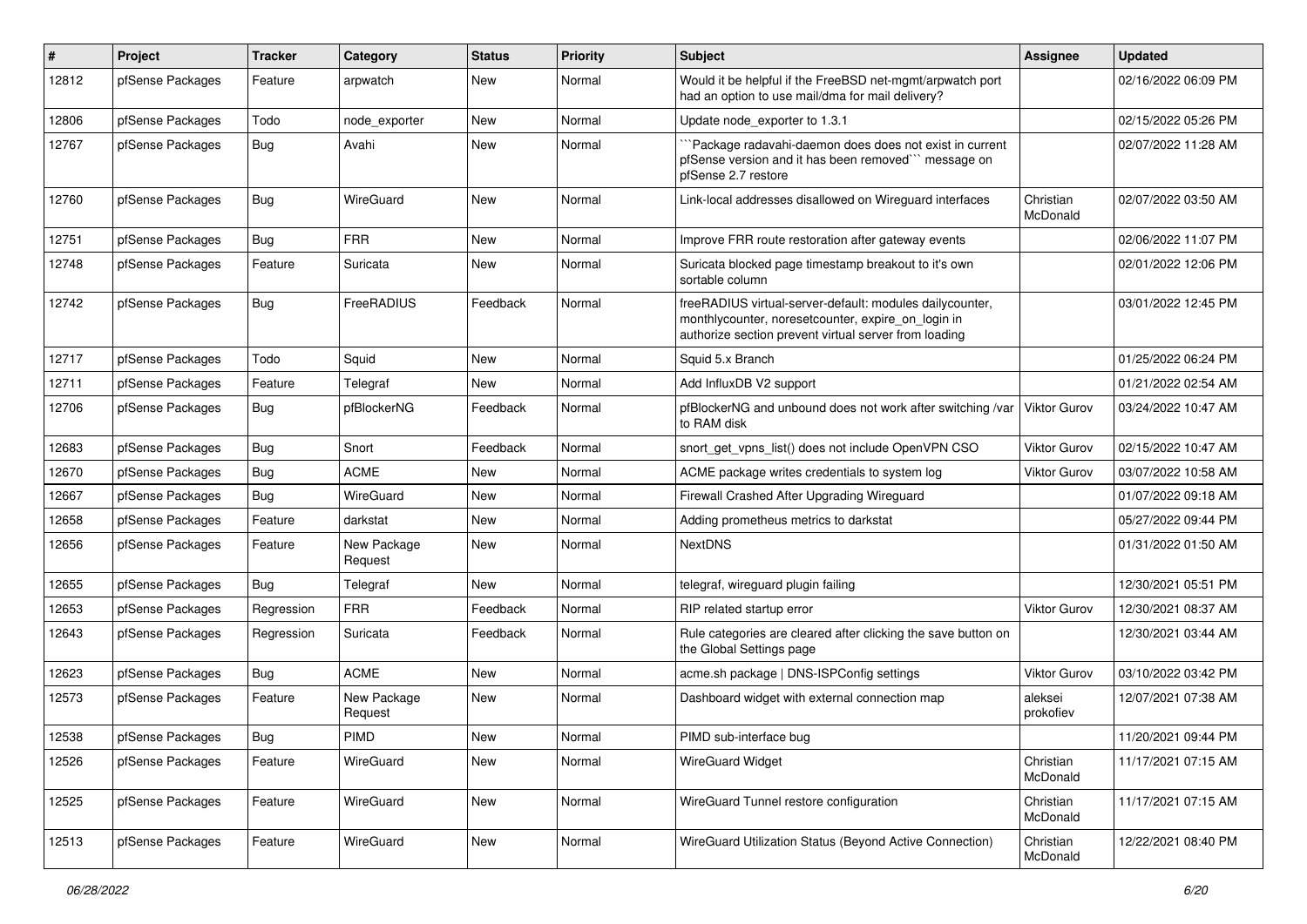| #     | Project          | <b>Tracker</b> | Category                 | <b>Status</b>                 | <b>Priority</b> | <b>Subject</b>                                                                                 | Assignee            | <b>Updated</b>      |
|-------|------------------|----------------|--------------------------|-------------------------------|-----------------|------------------------------------------------------------------------------------------------|---------------------|---------------------|
| 12507 | pfSense Packages | <b>Bug</b>     | softflowd                | <b>Pull Request</b><br>Review | Normal          | Add support for bi-directional flows in softflowd                                              |                     | 11/11/2021 03:53 AM |
| 12506 | pfSense Packages | <b>Bug</b>     | Suricata                 | Feedback                      | Normal          | Only selected instance is restarted on suppress list change                                    | Viktor Gurov        | 12/01/2021 04:43 AM |
| 12502 | pfSense Packages | Feature        | syslog-ng                | <b>New</b>                    | Normal          | Syslog-ng Configuration Library (scl) missing                                                  |                     | 11/02/2021 06:06 PM |
| 12491 | pfSense Packages | Feature        | squidguard               | New                           | Normal          | squidguard: allow multiple regex                                                               |                     | 10/28/2021 03:30 PM |
| 12475 | pfSense Packages | Bug            | OpenVPN Client<br>Export | Feedback                      | Normal          | OpenVPN Client Export does not show certificate without<br>private key                         | Jim Pingle          | 02/17/2022 08:24 AM |
| 12465 | pfSense Packages | Feature        | haproxy                  | <b>New</b>                    | Normal          | Add forwardfor advanced usecases                                                               |                     | 10/16/2021 07:35 PM |
| 12444 | pfSense Packages | <b>Bug</b>     | ntop                     | New                           | Normal          | ntopng throws errors when viewing single host                                                  |                     | 10/11/2021 12:39 PM |
| 12427 | pfSense Packages | Todo           | haproxy                  | New                           | Normal          | ha-proxy: action order in the GUI is not keeped in the<br>resulting ha-proxy configuration     |                     | 10/06/2021 07:02 AM |
| 12423 | pfSense Packages | <b>Bug</b>     | pfBlockerNG              | Feedback                      | Normal          | Dashboard shows "SQLite database missing, Force Reload<br>DNSBL to recover!"                   |                     | 12/31/2021 01:06 PM |
| 12414 | pfSense Packages | Bug            | pfBlockerNG              | Feedback                      | Normal          | DNSBL SafeSearch page displays input validation error if<br>DoH / DoT blocking is not enabled  |                     | 12/30/2021 02:49 PM |
| 12358 | pfSense Packages | Feature        | pfBlockerNG              | New                           | Normal          | IP List Copy/Import/Export                                                                     |                     | 09/09/2021 01:56 PM |
| 12351 | pfSense Packages | Todo           | pfBlockerNG              | Feedback                      | Normal          | Remove non-functional feeds                                                                    | Viktor Gurov        | 02/04/2022 02:29 PM |
| 12338 | pfSense Packages | Bug            | <b>RRD Summary</b>       | New                           | Normal          | RRD Summary does not report data on 3100                                                       |                     | 04/15/2022 02:54 PM |
| 12330 | pfSense Packages | <b>Bug</b>     | pfBlockerNG              | Feedback                      | Normal          | pfBlockerNG devel creating invalid NAT rules on boot                                           |                     | 04/21/2022 12:40 PM |
| 12329 | pfSense Packages | Feature        | Avahi                    | <b>New</b>                    | Normal          | Add optional floating firewall rules for IPv4 and IPv6                                         |                     | 02/09/2022 04:43 PM |
| 12322 | pfSense Packages | Bug            | Suricata                 | Feedback                      | Normal          | Suricata creates invalid HOME_NET entries                                                      | Viktor Gurov        | 09/10/2021 11:42 AM |
| 12308 | pfSense Packages | Feature        | New Package<br>Request   | <b>New</b>                    | Normal          | Dynamicaly Update Firewall Aliases from OpenVPN LDAP<br>Group membership of the connected user |                     | 08/27/2021 12:51 AM |
| 12292 | pfSense Packages | Feature        | Suricata                 | Feedback                      | Normal          | GeoIP look on the Alerts, Blocked and Files pages                                              | <b>Viktor Gurov</b> | 08/23/2021 08:16 AM |
| 12286 | pfSense Packages | Bug            | FreeRADIUS               | New                           | Normal          | Add support for ntlm auth in LDAP                                                              |                     | 08/20/2021 08:27 AM |
| 12285 | pfSense Packages | Feature        | Suricata                 | In Progress                   | Normal          | Add more EVE Logged Traffic protocols                                                          | Viktor Gurov        | 08/20/2021 08:22 AM |
| 12281 | pfSense Packages | Feature        | Nut                      | New                           | Normal          | Add support for Telegram/Pushover notifications                                                | Viktor Gurov        | 01/24/2022 07:25 AM |
| 12278 | pfSense Packages | Regression     | Zabbix                   | Feedback                      | Normal          | Invalid plugin_certificates() function name                                                    | Viktor Gurov        | 08/19/2021 05:52 AM |
| 12260 | pfSense Packages | Bug            | ntop                     | New                           | Normal          | Update popup and version missmatch?                                                            |                     | 01/08/2022 05:53 AM |
| 12258 | pfSense Packages | Bug            | WireGuard                | Feedback                      | Normal          | Copy key buttons only work in HTTPS mode                                                       |                     | 02/03/2022 04:57 AM |
| 12206 | pfSense Packages | <b>Bug</b>     | NET-SNMP                 | Feedback                      | Normal          | Certificate Manager page doesn't show Net-SNMP used<br>certificates                            | Viktor Gurov        | 12/30/2021 09:40 AM |
| 12188 | pfSense Packages | Bug            | OpenVPN Client<br>Export | New                           | Normal          | client export breaks multi remote configurations                                               |                     | 10/02/2021 05:58 PM |
| 12179 | pfSense Packages | Feature        | qemu-guest-agent         | New                           | Normal          | QEMU package                                                                                   |                     | 07/30/2021 08:02 AM |
| 12167 | pfSense Packages | <b>Bug</b>     | <b>FRR</b>               | Feedback                      | Normal          | BGP TCP setkey not set if neighbor is in peer group                                            | Viktor Gurov        | 09/16/2021 09:38 AM |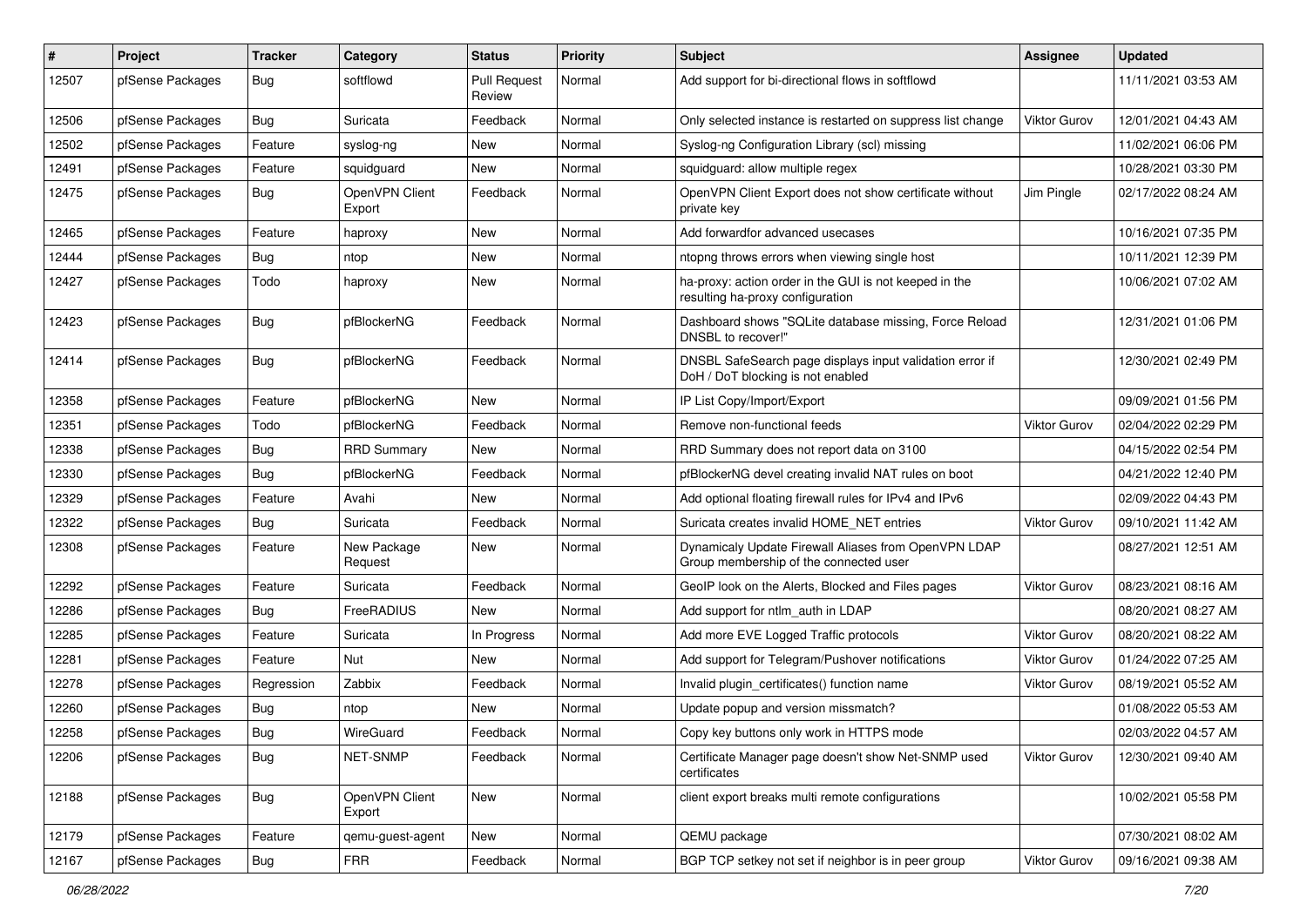| #     | Project          | <b>Tracker</b> | Category               | <b>Status</b> | <b>Priority</b> | Subject                                                                         | <b>Assignee</b>     | <b>Updated</b>      |
|-------|------------------|----------------|------------------------|---------------|-----------------|---------------------------------------------------------------------------------|---------------------|---------------------|
| 12130 | pfSense Packages | <b>Bug</b>     | Zeek                   | <b>New</b>    | Normal          | Zeek fails to start                                                             |                     | 07/15/2021 02:00 AM |
| 12126 | pfSense Packages | Bug            | FreeRADIUS             | <b>New</b>    | Normal          | freeradius3 0.15.7 31                                                           |                     | 10/11/2021 08:21 AM |
| 12114 | pfSense Packages | Bug            | syslog-ng              | Feedback      | Normal          | syslog-ng only binds to the last specified interface                            |                     | 04/21/2022 12:40 PM |
| 12101 | pfSense Packages | <b>Bug</b>     | arpwatch               | Assigned      | Normal          | ArpWatch Suppression Mac for "flip-flop" not suppressing                        | Viktor Gurov        | 10/09/2021 07:19 PM |
| 12097 | pfSense Packages | Feature        | pfBlockerNG            | <b>New</b>    | Normal          | Add dnsbl and geoip logs to system log                                          |                     | 07/06/2021 01:25 PM |
| 12084 | pfSense Packages | <b>Bug</b>     | <b>FRR</b>             | New           | Normal          | libfrr.so.0 error on SG-1100                                                    |                     | 06/26/2021 08:22 AM |
| 12073 | pfSense Packages | <b>Bug</b>     | NET-SNMP               | Feedback      | Normal          | netsnmptrapd.conf syntax is wrong                                               |                     | 04/21/2022 12:40 PM |
| 12036 | pfSense Packages | Bug            | Zabbix                 | Feedback      | Normal          | Certificate Manager page do not show Zabbix used<br>certificates                | Viktor Gurov        | 07/15/2021 11:46 AM |
| 12033 | pfSense Packages | <b>Bug</b>     | pfBlockerNG            | <b>New</b>    | Normal          | maxmindb and _sqlite3 modules not found                                         |                     | 10/01/2021 04:42 AM |
| 12009 | pfSense Packages | Bug            | Zabbix                 | New           | Normal          | Zabbix Agent starts twice by /etc/rc.start packages                             |                     | 06/08/2021 01:35 AM |
| 11997 | pfSense Packages | <b>Bug</b>     | IPsec Profile Wizard   | New           | Normal          | Add Support for Android Strongswan Profiles in the Profile<br>Wizard            | Jim Pingle          | 07/10/2021 07:51 PM |
| 11980 | pfSense Packages | Bug            | FreeRADIUS             | Feedback      | Normal          | EAP does not work with SQL backend                                              |                     | 07/21/2021 07:24 AM |
| 11970 | pfSense Packages | <b>Bug</b>     | Coreboot               | New           | Normal          | Netgate Firmware Upgrade Doesn't Work on XG-2758                                |                     | 04/21/2022 12:39 PM |
| 11963 | pfSense Packages | Feature        | <b>FRR</b>             | New           | Normal          | Dynamically change OSPF interface costs on selected<br>interfaces on CARP event |                     | 05/26/2021 04:13 AM |
| 11961 | pfSense Packages | <b>Bug</b>     | <b>FRR</b>             | Feedback      | Normal          | FRR OSPF add unwanted area 0 authentication to router<br>ospf                   | Viktor Gurov        | 09/16/2021 10:25 PM |
| 11937 | pfSense Packages | Bug            | haproxy                | Feedback      | Normal          | HAproxy "Use Client-IP" option breaks Captive Portal                            | <b>Viktor Gurov</b> | 06/22/2021 08:48 AM |
| 11931 | pfSense Packages | Feature        | <b>ACME</b>            | <b>New</b>    | Normal          | Add support for validating a domain's ownership via Google<br>Cloud Cloud DNS   |                     | 02/15/2022 03:18 AM |
| 11898 | pfSense Packages | Bug            | apcupsd                | <b>New</b>    | Normal          | PHP error from apcupsd dashboard widget                                         |                     | 05/07/2021 09:12 AM |
| 11890 | pfSense Packages | Feature        | New Package<br>Request | New           | Normal          | Browser-based "clientless" VPN                                                  |                     | 05/05/2021 07:26 AM |
| 11879 | pfSense Packages | Feature        | <b>ACME</b>            | Feedback      | Normal          | Add support for SSL.com ACME server                                             | Jim Pingle          | 03/02/2022 02:03 PM |
| 11848 | pfSense Packages | <b>Bug</b>     | Squid                  | <b>New</b>    | Normal          | Issue with squid cache download speed                                           |                     | 04/23/2021 09:30 PM |
| 11847 | pfSense Packages | Bug            | <b>FRR</b>             | Feedback      | Normal          | Filters not applied to PEER Groups                                              | <b>Viktor Gurov</b> | 07/30/2021 07:45 PM |
| 11841 | pfSense Packages | Bug            | <b>FRR</b>             | <b>New</b>    | Normal          | FRR access lists default bahavior changed to permit by<br>default               |                     | 04/22/2021 09:52 AM |
| 11836 | pfSense Packages | <b>Bug</b>     | <b>FRR</b>             | Assigned      | Normal          | FRR ACCEPTFILTER unstable                                                       | Viktor Gurov        | 02/14/2022 07:20 AM |
| 11835 | pfSense Packages | Bug            | <b>FRR</b>             | New           | Normal          | FRR OSPF redistributed connected routes disappearing                            |                     | 04/22/2021 07:11 AM |
| 11827 | pfSense Packages | Feature        | <b>ACME</b>            | New           | Normal          | Please include acme deploy folder/scripts                                       |                     | 03/06/2022 04:31 AM |
| 11826 | pfSense Packages | Feature        | <b>ACME</b>            | New           | Normal          | Preserve acme SAN Method parameters for new cert<br>creations                   |                     | 04/20/2021 02:02 PM |
| 11823 | pfSense Packages | Feature        | <b>FRR</b>             | New           | Normal          | Route handling enhancements                                                     |                     | 04/19/2021 06:23 PM |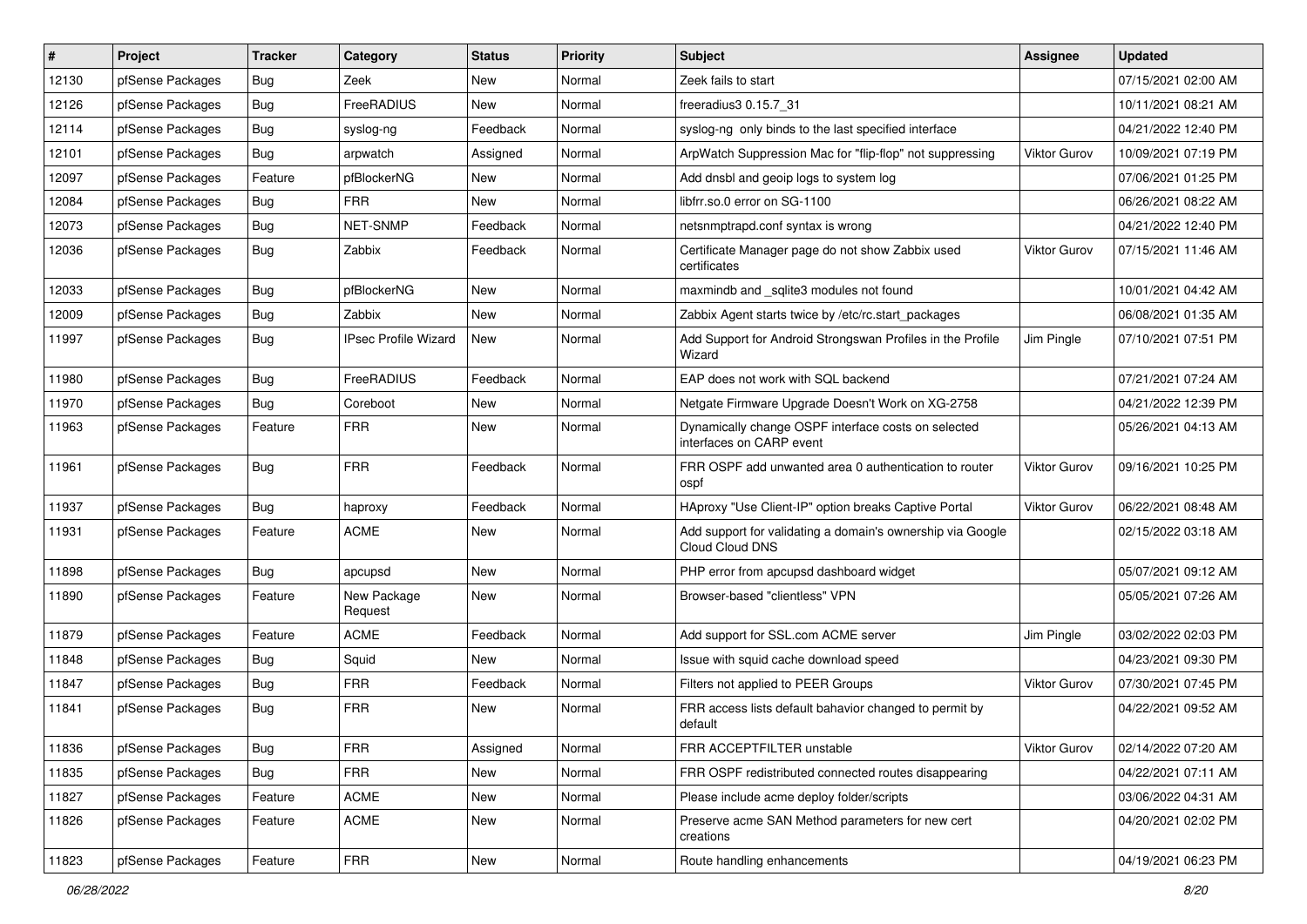| $\sharp$ | Project          | <b>Tracker</b> | Category                     | <b>Status</b> | <b>Priority</b> | <b>Subject</b>                                                                          | <b>Assignee</b>     | <b>Updated</b>      |
|----------|------------------|----------------|------------------------------|---------------|-----------------|-----------------------------------------------------------------------------------------|---------------------|---------------------|
| 11802    | pfSense Packages | Bug            | FreeRADIUS                   | New           | Normal          | FreeRADIUS sync                                                                         |                     | 05/10/2021 04:18 AM |
| 11797    | pfSense Packages | <b>Bug</b>     | <b>Status Traffic Totals</b> | <b>New</b>    | Normal          | Traffic Totals lost upon reboot when using a ramdisk for /var<br>and /tmp               | John Cornwell       | 04/10/2021 06:27 PM |
| 11784    | pfSense Packages | Feature        | squidguard                   | <b>New</b>    | Normal          | squidguard auto update blacklist option                                                 |                     | 04/06/2021 01:53 AM |
| 11763    | pfSense Packages | <b>Bug</b>     | Status Monitoring            | <b>New</b>    | Normal          | Traffic graphs refresh issue                                                            |                     | 05/03/2021 09:44 AM |
| 11756    | pfSense Packages | <b>Bug</b>     | haproxy                      | Feedback      | Normal          | HaProxy does not transfer backend states during reload                                  | <b>Viktor Gurov</b> | 07/14/2021 01:21 PM |
| 11749    | pfSense Packages | Feature        | pfBlockerNG                  | New           | Normal          | Option to disable NAT rule creation                                                     |                     | 04/06/2021 11:45 PM |
| 11746    | pfSense Packages | Bug            | FreeRADIUS                   | Feedback      | Normal          | Second LDAP server configuration misses the ipaNThash<br>control attribute              | Viktor Gurov        | 07/14/2021 01:44 PM |
| 11742    | pfSense Packages | Bug            | Suricata                     | <b>New</b>    | Normal          | Blocking / Unblocking is not working correctly.                                         |                     | 09/01/2021 11:08 AM |
| 11738    | pfSense Packages | Regression     | squidguard                   | Feedback      | Normal          | SquidGuard 1.16.18 17 Not Filtering Blacklist<br>No-Transparent Mode                    | <b>Viktor Gurov</b> | 12/21/2021 05:48 AM |
| 11703    | pfSense Packages | Feature        | <b>FRR</b>                   | <b>New</b>    | Normal          | add Krill and Routinator support BGP RPKI                                               |                     | 03/18/2021 07:47 PM |
| 11693    | pfSense Packages | <b>Bug</b>     | <b>FRR</b>                   | Feedback      | Normal          | IPv6 static routing fails                                                               | <b>Viktor Gurov</b> | 04/26/2022 08:50 AM |
| 11681    | pfSense Packages | Bug            | <b>FRR</b>                   | Feedback      | Normal          | FRR generates invalid BFD configuration after removing<br>interfaces                    | <b>Viktor Gurov</b> | 07/14/2021 04:40 PM |
| 11634    | pfSense Packages | Regression     | <b>BIND</b>                  | <b>New</b>    | Normal          | bind hangs when pfsense is reconnecting as an openvpn<br>client to a TUN openvpn server |                     | 03/14/2021 07:23 AM |
| 11610    | pfSense Packages | <b>Bug</b>     | NET-SNMP                     | <b>New</b>    | Normal          | NET-SNMP is not setting the correct permissions on AgentX                               |                     | 06/28/2021 07:54 AM |
| 11592    | pfSense Packages | Bug            | node_exporter                | <b>New</b>    | Normal          | Node exporter can not read system statistics                                            |                     | 10/15/2021 09:37 PM |
| 11579    | pfSense Packages | Feature        | Snort                        | <b>New</b>    | Normal          | Snort alerts or blocks trigger notifications                                            |                     | 03/01/2021 03:26 AM |
| 11573    | pfSense Packages | Feature        | New Package<br>Request       | <b>New</b>    | Normal          | <b>Custom Commands</b>                                                                  |                     | 03/16/2021 07:28 PM |
| 11567    | pfSense Packages | Feature        | Mail report                  | <b>New</b>    | Normal          | Email report add a note filed request                                                   |                     | 02/27/2021 03:44 PM |
| 11525    | pfSense Packages | Bug            | Suricata                     | New           | Normal          | pfsense 2.5.0 release version for vlan issue to suricata                                |                     | 11/11/2021 08:16 AM |
| 11522    | pfSense Packages | Bug            | Zabbix                       | <b>New</b>    | Normal          | fping6 error                                                                            |                     | 02/24/2021 07:13 AM |
| 11515    | pfSense Packages | Bug            | node exporter                | Feedback      | Normal          | node exporter 0.18.1 1 - Unable to interact or start the<br>service from web ui         | <b>Viktor Gurov</b> | 07/14/2021 12:37 PM |
| 11491    | pfSense Packages | Bug            | haproxy                      | Feedback      | Normal          | haproxy-devel v0.62 2 - startup error 'httpchk'                                         | <b>Viktor Gurov</b> | 06/22/2021 08:46 AM |
| 11479    | pfSense Packages | <b>Bug</b>     | snmptt                       | <b>New</b>    | Normal          | snmptt 1.4.2 does not work in daemon mode                                               |                     | 02/20/2021 04:37 PM |
| 11477    | pfSense Packages | Bug            | <b>FRR</b>                   | Feedback      | Normal          | FRR does not recognize some BFD options                                                 | Viktor Gurov        | 02/26/2021 10:52 PM |
| 11434    | pfSense Packages | Bug            | squidguard                   | Feedback      | Normal          | SquidGuard over 1.16.18_11                                                              |                     | 04/21/2022 12:40 PM |
| 11414    | pfSense Packages | <b>Bug</b>     | pfBlockerNG                  | New           | Normal          | Enabling feed "Public_DNS4_all" breaks some Google<br>services                          |                     | 02/13/2021 02:46 AM |
| 11411    | pfSense Packages | Feature        | New Package<br>Request       | New           | Normal          | Smokeping as a default latency measurement tool                                         |                     | 02/12/2021 09:29 PM |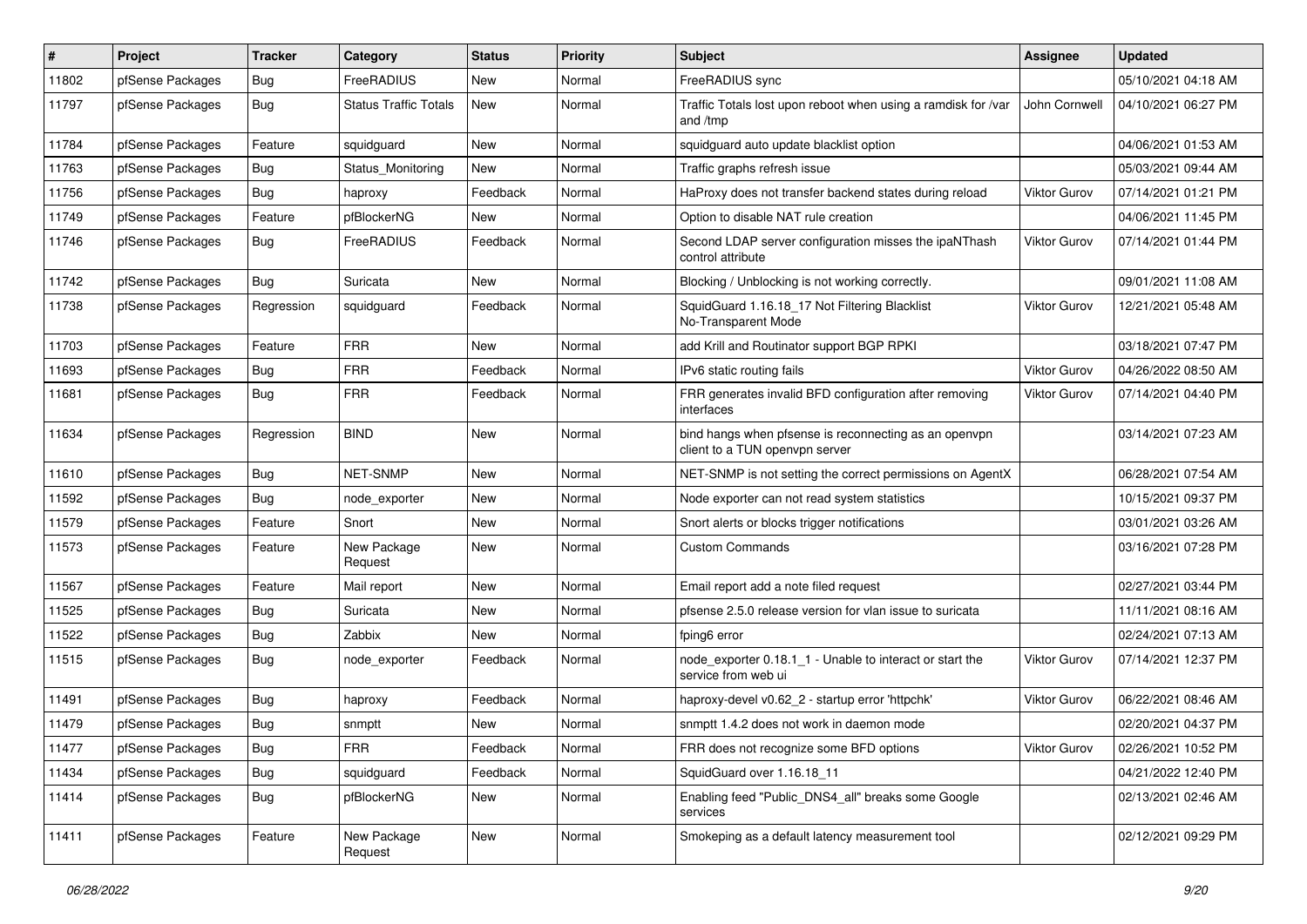| $\pmb{\#}$ | Project          | <b>Tracker</b> | Category               | <b>Status</b>                 | <b>Priority</b> | <b>Subject</b>                                                                                                         | Assignee            | <b>Updated</b>      |
|------------|------------------|----------------|------------------------|-------------------------------|-----------------|------------------------------------------------------------------------------------------------------------------------|---------------------|---------------------|
| 11410      | pfSense Packages | Feature        | New Package<br>Request | <b>New</b>                    | Normal          | adding bpytop (former Bashtop)                                                                                         |                     | 07/26/2021 12:33 PM |
| 11404      | pfSense Packages | <b>Bug</b>     | <b>FRR</b>             | Feedback                      | Normal          | Incorrect prefix/access lists migration on update                                                                      | <b>Viktor Gurov</b> | 02/18/2021 09:49 AM |
| 11398      | pfSense Packages | Bug            | pfBlockerNG            | New                           | Normal          | pfBlocker upgrade hangs forever                                                                                        |                     | 04/21/2022 12:39 PM |
| 11388      | pfSense Packages | Bug            | FreeRADIUS             | Feedback                      | Normal          | Captive Portal authentication error with MySQL backend                                                                 | <b>Viktor Gurov</b> | 02/10/2021 08:54 AM |
| 11377      | pfSense Packages | <b>Bug</b>     | <b>FRR</b>             | <b>Pull Request</b><br>Review | Normal          | <b>FRR</b> deinstall                                                                                                   |                     | 03/10/2021 08:21 AM |
| 11375      | pfSense Packages | <b>Bug</b>     | apcupsd                | New                           | Normal          | UPS Type <blank> for USB APC</blank>                                                                                   |                     | 02/26/2021 11:10 AM |
| 11345      | pfSense Packages | <b>Bug</b>     | <b>FRR</b>             | Feedback                      | Normal          | FRR-OSPF - No "prefix-list" possible                                                                                   | Jim Pingle          | 02/04/2021 11:03 PM |
| 11331      | pfSense Packages | <b>Bug</b>     | FreeRADIUS             | Feedback                      | Normal          | FreeRADIUS latest package upgrade broke Plain Mac<br>Authentication                                                    | Viktor Gurov        | 01/30/2021 10:08 AM |
| 11301      | pfSense Packages | Feature        | <b>FRR</b>             | Feedback                      | Normal          | Switch FRR to use default rc file as a service control base                                                            | Jim Pingle          | 01/28/2021 09:35 AM |
| 11295      | pfSense Packages | Feature        | pfBlockerNG            | Feedback                      | Normal          | DNSBL IDN support                                                                                                      | Viktor Gurov        | 09/10/2021 11:33 AM |
| 11274      | pfSense Packages | Bug            | ntop                   | Feedback                      | Normal          | ntopng https web server does not present full certificate<br>chain                                                     | Viktor Gurov        | 01/28/2021 09:51 AM |
| 11261      | pfSense Packages | <b>Bug</b>     | pfBlockerNG            | New                           | Normal          | pfBlockerNG ASN numbers in IPv4 (/IPv6) Custom List<br>generate error(s) "Invalid numeric literal at line 1, column 7" |                     | 01/28/2021 08:34 AM |
| 11260      | pfSense Packages | Feature        | pfBlockerNG            | <b>New</b>                    | Normal          | pfBlockerNG: predefined ASN groups for Google, Facebook,<br>Apple, etc with useful selections                          |                     | 01/18/2021 03:46 PM |
| 11248      | pfSense Packages | Feature        | squidguard             | Feedback                      | Normal          | SafeSearch update                                                                                                      | <b>Viktor Gurov</b> | 01/28/2021 10:01 AM |
| 11235      | pfSense Packages | Bug            | Filer                  | <b>New</b>                    | Normal          | Filer run script when "state" unchanged                                                                                |                     | 01/08/2021 07:24 AM |
| 11227      | pfSense Packages | Feature        | pfBlockerNG            | <b>New</b>                    | Normal          | Feeds update                                                                                                           |                     | 01/07/2021 12:11 AM |
| 11210      | pfSense Packages | Feature        | Suricata               | Feedback                      | Normal          | 3rd party rulesets                                                                                                     | <b>Viktor Gurov</b> | 11/24/2021 04:21 AM |
| 11209      | pfSense Packages | Feature        | pfBlockerNG            | New                           | Normal          | pfBlockerNG soft blocking                                                                                              |                     | 01/01/2021 02:07 PM |
| 11206      | pfSense Packages | Feature        | <b>FRR</b>             | <b>Pull Request</b><br>Review | Normal          | <b>FRR 7.5</b>                                                                                                         | Jim Pingle          | 01/08/2021 12:47 PM |
| 11204      | pfSense Packages | <b>Bug</b>     | NET-SNMP               | Feedback                      | Normal          | Fix net-snmp logging to syslog                                                                                         | Jim Pingle          | 03/19/2021 05:10 AM |
| 11200      | pfSense Packages | Feature        | Squid                  | <b>New</b>                    | Normal          | Squid reverse $proxy + \text{multiple} ssl$ certificates                                                               |                     | 12/31/2020 03:50 AM |
| 11185      | pfSense Packages | Bug            | ntop                   | Feedback                      | Normal          | Redis service stopping before NtopNg                                                                                   |                     | 04/21/2022 12:40 PM |
| 11182      | pfSense Packages | Bug            | <b>NRPE</b>            | <b>New</b>                    | Normal          | NRPE in HA syncs the bind IP                                                                                           |                     | 12/01/2021 02:15 AM |
| 11180      | pfSense Packages | Bug            | Filer                  | Feedback                      | Normal          | Filer run action for files on sync that wan't been modified                                                            | Viktor Gurov        | 01/08/2021 07:27 AM |
| 11178      | pfSense Packages | Feature        | Filer                  | New                           | Normal          | Filer do not ask what to do with previous filename                                                                     |                     | 12/31/2020 02:45 AM |
| 11163      | pfSense Packages | Feature        | ACME                   | <b>Pull Request</b><br>Review | Normal          | Preferred Chain option                                                                                                 |                     | 10/18/2021 09:10 AM |
| 11156      | pfSense Packages | Feature        | pfBlockerNG            | New                           | Normal          | Add an option include subdomains for the noAAAA feature                                                                |                     | 12/11/2020 10:19 AM |
| 11155      | pfSense Packages | Feature        | pfBlockerNG            | Feedback                      | Normal          | SafeSearch AAAA                                                                                                        | Viktor Gurov        | 02/05/2021 04:54 AM |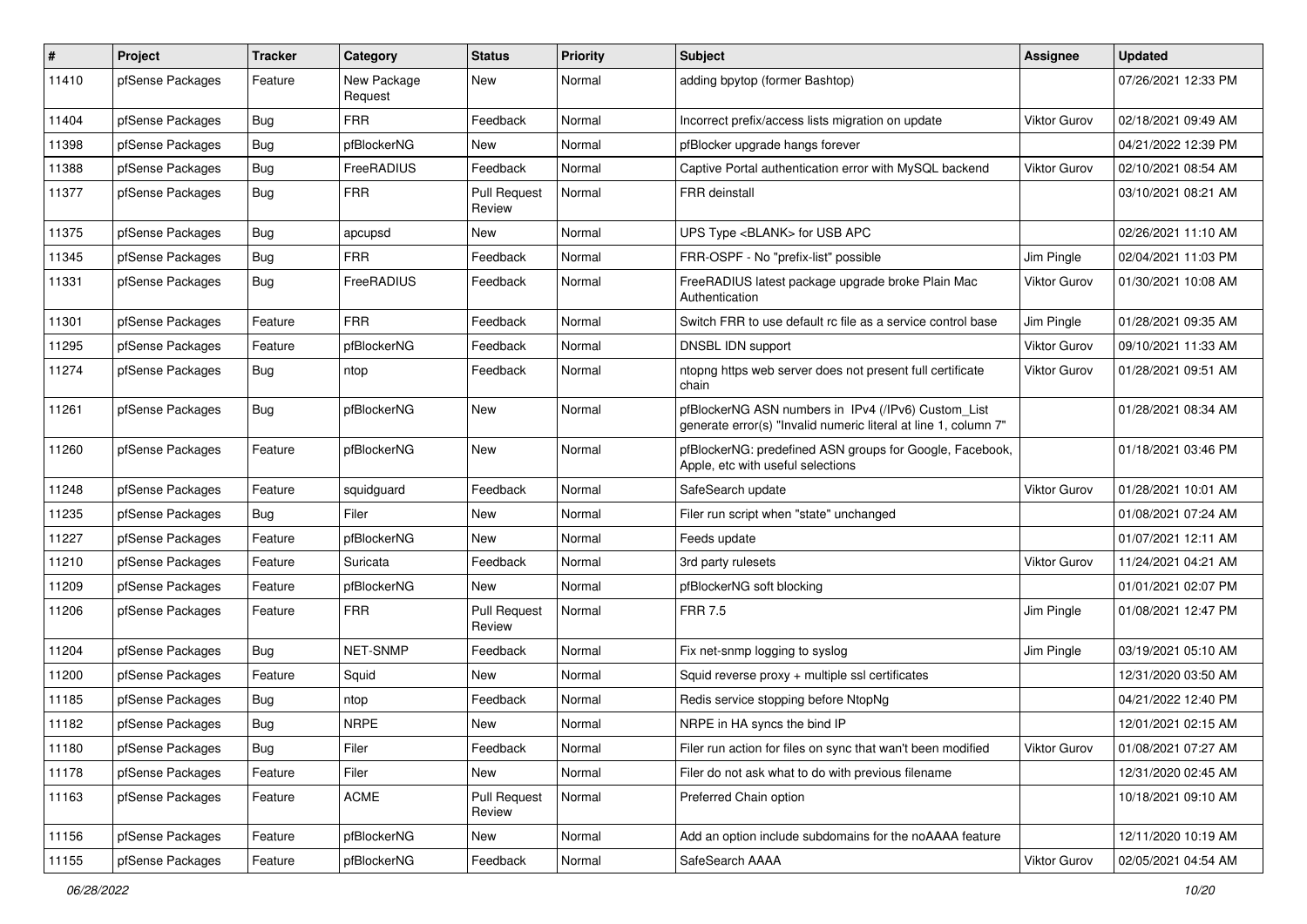| ∦     | Project          | <b>Tracker</b> | Category               | <b>Status</b> | <b>Priority</b> | <b>Subject</b>                                                                                                                      | <b>Assignee</b>     | <b>Updated</b>      |
|-------|------------------|----------------|------------------------|---------------|-----------------|-------------------------------------------------------------------------------------------------------------------------------------|---------------------|---------------------|
| 11138 | pfSense Packages | Feature        | FreeRADIUS             | New           | Normal          | new WebGUI checkboxes needed                                                                                                        |                     | 12/07/2020 08:28 AM |
| 11130 | pfSense Packages | Feature        | <b>FRR</b>             | Feedback      | Normal          | FRR RIP support                                                                                                                     | Jim Pingle          | 12/31/2021 04:19 PM |
| 11099 | pfSense Packages | Feature        | pfBlockerNG            | New           | Normal          | DNSBL blocking by schedule                                                                                                          |                     | 11/25/2020 12:12 AM |
| 11098 | pfSense Packages | Bug            | Backup                 | Feedback      | Normal          | Backup Files and Directories plugin crashes firewall if /root<br>specified as backup location                                       | Viktor Gurov        | 12/23/2021 10:45 AM |
| 11092 | pfSense Packages | Feature        | pfBlockerNG            | New           | Normal          | Detecting DNS tunneling                                                                                                             |                     | 11/21/2020 04:53 AM |
| 11054 | pfSense Packages | Bug            | FreeRADIUS             | Assigned      | Normal          | Check Client Certificate CN not working as described                                                                                | <b>Viktor Gurov</b> | 12/14/2021 07:22 AM |
| 11040 | pfSense Packages | Bug            | pfBlockerNG            | <b>New</b>    | Normal          | pfb filter core faults when clearing firewall log                                                                                   |                     | 11/07/2020 01:44 PM |
| 11036 | pfSense Packages | <b>Bug</b>     | haproxy                | New           | Normal          | <b>HAproxy ACL</b>                                                                                                                  |                     | 02/11/2022 11:27 AM |
| 10990 | pfSense Packages | Bug            | <b>NET-SNMP</b>        | Feedback      | Normal          | net-snmp IPv6 listen address needs to be wrapped in square<br>brackets                                                              |                     | 03/19/2021 05:09 AM |
| 10936 | pfSense Packages | Bug            | haproxy                | Feedback      | Normal          | both haproxy/haproxy-devel non-existent option lb-agent-chk                                                                         |                     | 04/21/2022 12:40 PM |
| 10935 | pfSense Packages | Bug            | <b>FRR</b>             | New           | Normal          | FRR 0.6.7-6 - BGPD service recycled IPv6 without Route<br>Map                                                                       |                     | 12/30/2020 05:00 PM |
| 10909 | pfSense Packages | Feature        | PIMD                   | New           | Normal          | #define MAXVIFS 32 to 64                                                                                                            |                     | 04/21/2022 12:39 PM |
| 10908 | pfSense Packages | Feature        | FreeRADIUS             | Feedback      | Normal          | FreeRADIUS server certificate not using full CA chain                                                                               | Viktor Gurov        | 04/22/2022 02:19 AM |
| 10900 | pfSense Packages | <b>Bug</b>     | Backup                 | Feedback      | Normal          | /packages/backup/backup.php?a=download&t=backup<br>HTTP 504, or Sends PHP Error Message as ASCII/Text file<br>Named pfsense.bak.tgz |                     | 04/05/2022 01:51 AM |
| 10872 | pfSense Packages | Feature        | Suricata               | Feedback      | Normal          | Add adjustable notification for Severity Alert                                                                                      | Viktor Gurov        | 08/20/2021 07:52 AM |
| 10871 | pfSense Packages | Feature        | FreeRADIUS             | Feedback      | Normal          | Extra time period counters for SQL backend                                                                                          | <b>Viktor Gurov</b> | 04/22/2022 02:19 AM |
| 10865 | pfSense Packages | Feature        | squidguard             | New           | Normal          | squidGuard lacks options to send traffic action logs to syslog<br>server                                                            |                     | 09/05/2020 01:21 AM |
| 10845 | pfSense Packages | Bug            | apcupsd                | New           | Normal          | apcupsd doesn't stop when not enabled                                                                                               |                     | 08/24/2020 10:16 AM |
| 10841 | pfSense Packages | Feature        | pfBlockerNG            | New           | Normal          | Allow per Source/VLAN/Network individual black&whitelists                                                                           |                     | 10/18/2020 07:42 AM |
| 10818 | pfSense Packages | Feature        | New Package<br>Request | New           | Normal          | <b>UDP Broadcast Relay</b>                                                                                                          |                     | 05/31/2022 02:13 AM |
| 10796 | pfSense Packages | Feature        | Cellular               | Feedback      | Normal          | Huawei ME909u-521 support                                                                                                           |                     | 04/21/2022 12:40 PM |
| 10791 | pfSense Packages | Bug            | PIMD                   | New           | Normal          | Valid (vlan)interfaces do not get vif reporting "Invalid phyint<br>address"                                                         |                     | 10/06/2020 09:20 AM |
| 10789 | pfSense Packages | Feature        | <b>FRR</b>             | Feedback      | Normal          | FRR integrated configuration and hitless reloads                                                                                    | Jim Pingle          | 01/20/2021 11:16 PM |
| 10783 | pfSense Packages | Bug            | ntop                   | New           | Normal          | NtopNG is very unstable on arm64                                                                                                    |                     | 07/22/2020 09:07 AM |
| 10779 | pfSense Packages | Feature        | haproxy                | Feedback      | Normal          | HAProxy SSL/TLS Compatibility Mode                                                                                                  | Viktor Gurov        | 04/22/2022 02:20 AM |
| 10739 | pfSense Packages | Feature        | haproxy                | Feedback      | Normal          | Update HAproxy-devel package to 2.2 and HAproxy to 2.0                                                                              | Viktor Gurov        | 10/03/2021 03:53 PM |
| 10695 | pfSense Packages | <b>Bug</b>     | FreeRADIUS             | New           | Normal          | FreeRadius Accounting skipping MBs after reboot due to<br>power down                                                                |                     | 06/24/2020 04:49 AM |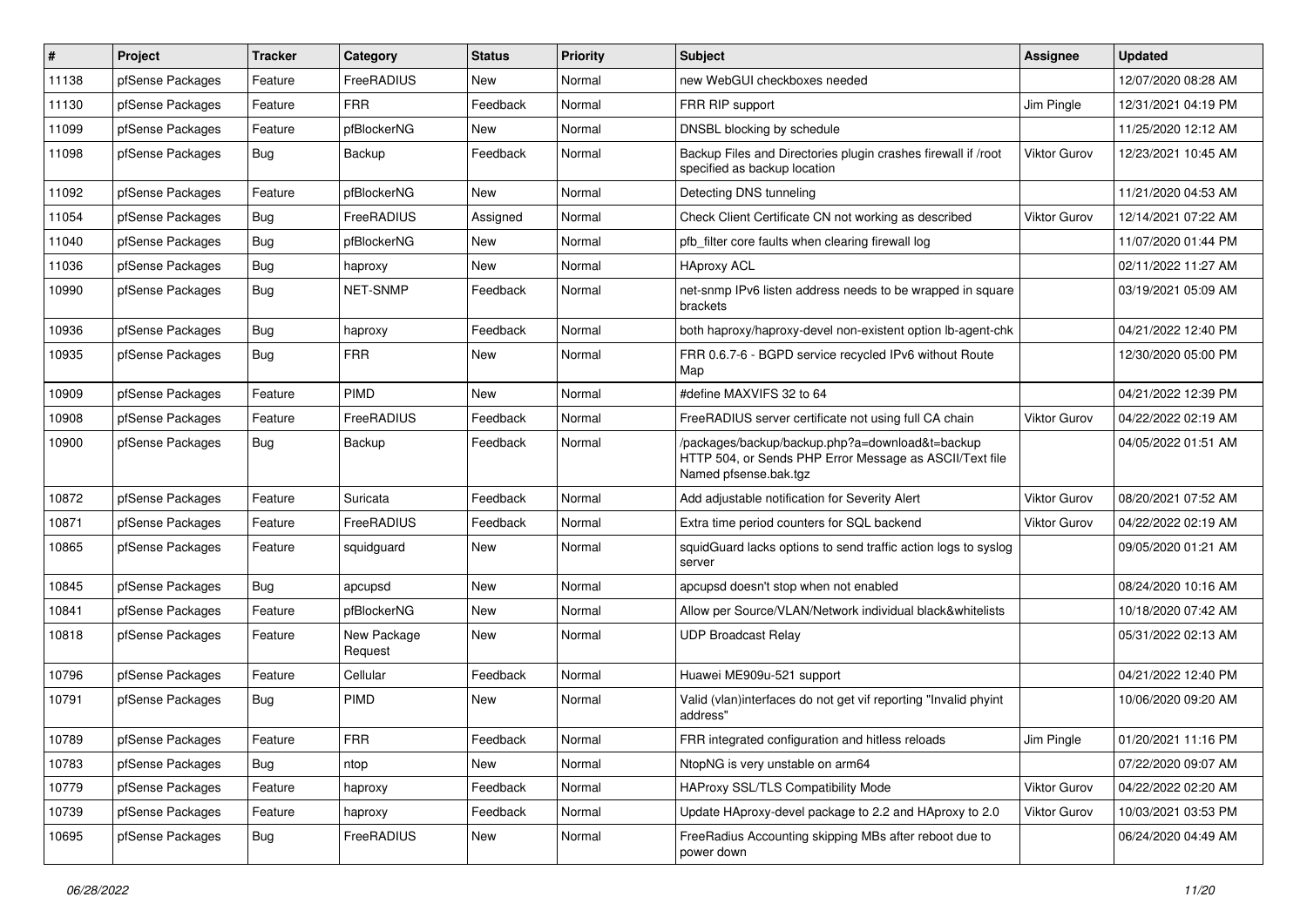| #     | <b>Project</b>   | <b>Tracker</b> | Category                     | <b>Status</b>                 | Priority | <b>Subject</b>                                                                                                                                              | <b>Assignee</b>      | <b>Updated</b>      |
|-------|------------------|----------------|------------------------------|-------------------------------|----------|-------------------------------------------------------------------------------------------------------------------------------------------------------------|----------------------|---------------------|
| 10693 | pfSense Packages | <b>Bug</b>     | <b>BIND</b>                  | <b>New</b>                    | Normal   | pfSense Bind Zone Editor UI does not update zone serial<br>number when a change is made                                                                     |                      | 09/01/2021 12:51 AM |
| 10692 | pfSense Packages | Bug            | PIMD                         | Feedback                      | Normal   | PIMD starts twice at boot                                                                                                                                   |                      | 04/21/2022 12:40 PM |
| 10653 | pfSense Packages | Feature        | <b>FRR</b>                   | <b>New</b>                    | Normal   | Allow to download frr status                                                                                                                                | Jim Pingle           | 06/11/2020 01:21 AM |
| 10608 | pfSense Packages | Bug            | Squid                        | Feedback                      | Normal   | Update squid port to 4.11-p2                                                                                                                                |                      | 03/02/2021 04:00 AM |
| 10606 | pfSense Packages | Bug            | Snort                        | <b>New</b>                    | Normal   | Snort Inline stopped working after upgrade to FreeBSD 12.1<br>(network traffic blocked after heavy load randomly)                                           |                      | 05/28/2020 10:06 AM |
| 10601 | pfSense Packages | Bug            | Status Monitoring            | <b>New</b>                    | Normal   | Dashboard->Traffic Graphs Scale is capped for outbound                                                                                                      |                      | 05/29/2020 10:13 AM |
| 10600 | pfSense Packages | Feature        | pfBlockerNG                  | <b>New</b>                    | Normal   | Add support for pfBlockerNG "Action list" feature                                                                                                           |                      | 08/10/2020 02:39 AM |
| 10590 | pfSense Packages | Bug            | pfBlockerNG                  | <b>New</b>                    | Normal   | pfBlockerNG: Invalid argument supplied for foreach()                                                                                                        |                      | 05/26/2020 08:22 AM |
| 10572 | pfSense Packages | <b>Bug</b>     | Squid                        | Feedback                      | Normal   | STARTTLS option is ignored                                                                                                                                  | <b>Viktor Gurov</b>  | 04/22/2022 02:20 AM |
| 10547 | pfSense Packages | Feature        | New Package<br>Request       | <b>New</b>                    | Normal   | Add package addrwatch. Addrwatch is like arpwatch but<br>works with ipv4 and ipv6                                                                           |                      | 05/11/2020 09:20 AM |
| 10541 | pfSense Packages | Feature        | Squid                        | Feedback                      | Normal   | Squid failover and load balancing                                                                                                                           | Viktor Gurov         | 01/14/2021 07:34 AM |
| 10526 | pfSense Packages | Bug            | pfBlockerNG                  | <b>New</b>                    | Normal   | Package pfBlockerNG Crashes on Alert view                                                                                                                   |                      | 05/04/2020 08:59 AM |
| 10516 | pfSense Packages | <b>Bug</b>     | <b>FRR</b>                   | <b>New</b>                    | Normal   | <b>FRR Access list</b>                                                                                                                                      |                      | 12/06/2020 11:02 PM |
| 10503 | pfSense Packages | Bug            | <b>FRR</b>                   | New                           | Normal   | Flapping any GW in multi-WAN influences restating all IPsec<br>tunnels in FRR which leads to dropping all IPsec VTI static<br>routes and related BGP issues |                      | 05/08/2020 07:51 PM |
| 10502 | pfSense Packages | <b>Bug</b>     | lldpd                        | In Progress                   | Normal   | LLDP spamming errors on Netgate XG-7100                                                                                                                     |                      | 04/21/2022 12:39 PM |
| 10487 | pfSense Packages | Bug            | Telegraf                     | New                           | Normal   | Telegraf package not sending logs to influxdb server                                                                                                        |                      | 05/03/2020 07:09 PM |
| 10462 | pfSense Packages | Feature        | <b>LCDProc</b>               | <b>Pull Request</b><br>Review | Normal   | <b>CPU Temp Screen</b>                                                                                                                                      |                      | 11/29/2021 08:28 AM |
| 10450 | pfSense Packages | <b>Bug</b>     | Squid                        | Feedback                      | Normal   | Squid reverse proxy switching peers                                                                                                                         | Viktor Gurov         | 04/22/2022 02:21 AM |
| 10445 | pfSense Packages | Bug            | <b>BIND</b>                  | Feedback                      | Normal   | BIND crashed when added RPZ. rpz is not a master or slave<br>zone.                                                                                          |                      | 04/21/2022 12:40 PM |
| 10436 | pfSense Packages | <b>Bug</b>     | softflowd                    | <b>New</b>                    | Normal   | softflowd no longer sends flow data after upgrade (v0.9.9 1)<br>$-> v1.0.0$                                                                                 |                      | 06/07/2022 12:25 AM |
| 10429 | pfSense Packages | Bug            | <b>Status Traffic Totals</b> | New                           | Normal   | Status Traffic Total broken 2.4.5                                                                                                                           | <b>Jared Dillard</b> | 02/27/2021 07:55 PM |
| 10426 | pfSense Packages | <b>Bug</b>     | Filer                        | Feedback                      | Normal   | Filer must validate that File name is unig                                                                                                                  |                      | 04/20/2022 11:02 AM |
| 10393 | pfSense Packages | Bug            | syslog-ng                    | Feedback                      | Normal   | Syslog-ng TLS support is broken                                                                                                                             |                      | 04/21/2022 12:40 PM |
| 10370 | pfSense Packages | Bug            | ntop                         | <b>New</b>                    | Normal   | ntopng Timeseries not send to InfluxDB                                                                                                                      |                      | 03/30/2020 09:42 AM |
| 10347 | pfSense Packages | Feature        | OpenVPN Client<br>Export     | New                           | Normal   | Request to add pull-filter                                                                                                                                  |                      | 07/29/2020 08:11 AM |
| 10330 | pfSense Packages | <b>Bug</b>     | <b>BIND</b>                  | Feedback                      | Normal   | BIND zone configuration displays wrong DS resource record<br>with inline DNSSEC signing enabled                                                             |                      | 04/21/2022 12:40 PM |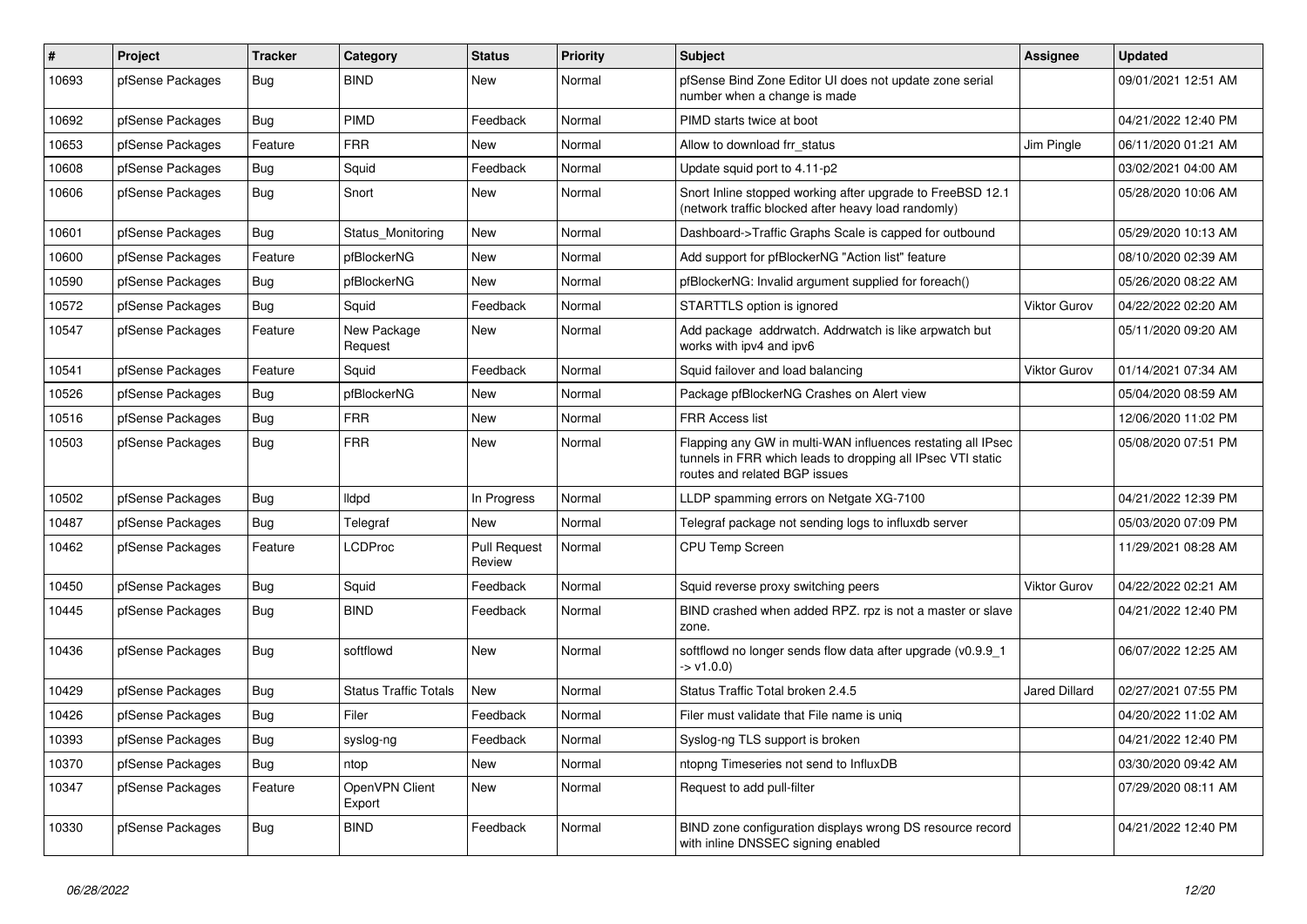| $\pmb{\#}$ | Project          | <b>Tracker</b> | Category               | <b>Status</b> | <b>Priority</b> | <b>Subject</b>                                                                                       | Assignee            | <b>Updated</b>      |
|------------|------------------|----------------|------------------------|---------------|-----------------|------------------------------------------------------------------------------------------------------|---------------------|---------------------|
| 10297      | pfSense Packages | Feature        | FreeRADIUS             | Assigned      | Normal          | IPv6 user attributes                                                                                 |                     | 04/21/2022 12:39 PM |
| 10294      | pfSense Packages | Bug            | <b>FRR</b>             | <b>New</b>    | Normal          | FRR Route Counts Incorrect on Status Page                                                            | Jim Pingle          | 02/26/2020 11:08 AM |
| 10292      | pfSense Packages | <b>Bug</b>     | Suricata               | <b>New</b>    | Normal          | Suricata not respecting SID Mgmt list                                                                |                     | 02/27/2020 01:02 PM |
| 10279      | pfSense Packages | <b>Bug</b>     | open-vm-tools          | New           | Normal          | pfSense's OpenVM Tools on ESXi 6.7 no longer provides<br>guest vm functionality                      |                     | 03/01/2020 06:07 PM |
| 10278      | pfSense Packages | Bug            | pfBlockerNG            | <b>New</b>    | Normal          | pfBlockerNG: Formatting issue on DNSBL stats page                                                    |                     | 02/24/2020 01:36 PM |
| 10253      | pfSense Packages | <b>Bug</b>     | pfBlockerNG            | <b>New</b>    | Normal          | pfblockerng-devel uses user interface for VIP causing issues<br>with other services                  |                     | 02/11/2020 09:17 AM |
| 10242      | pfSense Packages | Feature        | New Package<br>Request | <b>New</b>    | Normal          | E2guardian Web filtering package                                                                     | <b>Viktor Gurov</b> | 05/30/2022 10:40 AM |
| 10188      | pfSense Packages | Bug            | pfBlockerNG            | <b>New</b>    | Normal          | Reputation tab is not working                                                                        |                     | 01/24/2020 10:06 AM |
| 10164      | pfSense Packages | Bug            | pfBlockerNG            | New           | Normal          | pfBlockerNG dashboard widget position is not maintained<br>when updating                             |                     | 01/06/2020 10:06 AM |
| 10160      | pfSense Packages | Feature        | New Package<br>Request | <b>New</b>    | Normal          | Dedicated Maxmind GeoIP package including license<br>registration                                    |                     | 01/03/2020 10:31 PM |
| 9999       | pfSense Packages | <b>Bug</b>     | pfBlockerNG            | <b>New</b>    | Normal          | unbound fatal error if System Domain in DNSBL and System<br>Domain Local Zone Type is Redirect       |                     | 12/25/2019 08:10 AM |
| 9982       | pfSense Packages | Feature        | Squid                  | Feedback      | Normal          | basic_Idap_auth TLS connection                                                                       | <b>Viktor Gurov</b> | 04/22/2022 02:21 AM |
| 9973       | pfSense Packages | Feature        | <b>NRPE</b>            | New           | Normal          | Nagios NRPE package isn't IPv6 capable                                                               |                     | 12/20/2019 03:15 PM |
| 9934       | pfSense Packages | Bug            | Suricata               | <b>New</b>    | Normal          | suricata update kills WAN interface                                                                  |                     | 02/20/2020 09:17 AM |
| 9916       | pfSense Packages | Feature        | <b>BIND</b>            | Feedback      | Normal          | Check allow-transfer in custom option when the zone is<br>slave                                      |                     | 04/21/2022 12:40 PM |
| 9912       | pfSense Packages | Feature        | ntop                   | <b>New</b>    | Normal          | add custom DPI to ntopng                                                                             |                     | 11/18/2019 10:57 AM |
| 9895       | pfSense Packages | <b>Bug</b>     | Snort                  | <b>New</b>    | Normal          | snort reinstallation failed                                                                          |                     | 06/23/2021 08:01 AM |
| 9852       | pfSense Packages | Feature        | Suricata               | Feedback      | Normal          | show File-Store directory listing                                                                    | <b>Viktor Gurov</b> | 08/20/2021 07:52 AM |
| 9833       | pfSense Packages | Feature        | <b>ACME</b>            | <b>New</b>    | Normal          | ACME: add ability to use custom ACME server                                                          |                     | 04/07/2022 11:31 AM |
| 9798       | pfSense Packages | Feature        | pfBlockerNG            | New           | Normal          | add ipv4 and ipv6 dnscrypt-resolvers feeds                                                           |                     | 10/14/2021 09:48 AM |
| 9774       | pfSense Packages | Feature        | Squid                  | <b>New</b>    | Normal          | Squid logs / remote logs                                                                             |                     | 04/17/2020 06:18 AM |
| 9762       | pfSense Packages | Feature        | Squid                  | Feedback      | Normal          | Squid Reverse Proxy Change redir domain(s) to use regex                                              |                     | 04/21/2022 12:40 PM |
| 9749       | pfSense Packages | Feature        | Status Monitoring      | <b>New</b>    | Normal          | 95th percentile missing for quality in monitoring                                                    |                     | 09/12/2019 10:39 AM |
| 9721       | pfSense Packages | Feature        | Squid                  | Feedback      | Normal          | add squidclient -h 127.0.0.1 mgr:info output to Diagnostics /<br>Squid and status.php                | <b>Viktor Gurov</b> | 04/22/2022 02:21 AM |
| 9707       | pfSense Packages | <b>Bug</b>     | pfBlockerNG            | New           | Normal          | Some networks already existing in deny Feeds are not<br>stopped even if existing in custom deny list |                     | 08/28/2019 10:03 AM |
| 9704       | pfSense Packages | Feature        | FreeRADIUS             | New           | Normal          | Enable filter username                                                                               |                     | 08/27/2019 12:07 PM |
| 9700       | pfSense Packages | Feature        | Squid                  | Feedback      | Normal          | Secure Squid HTTPS Proxy                                                                             |                     | 01/25/2022 06:39 PM |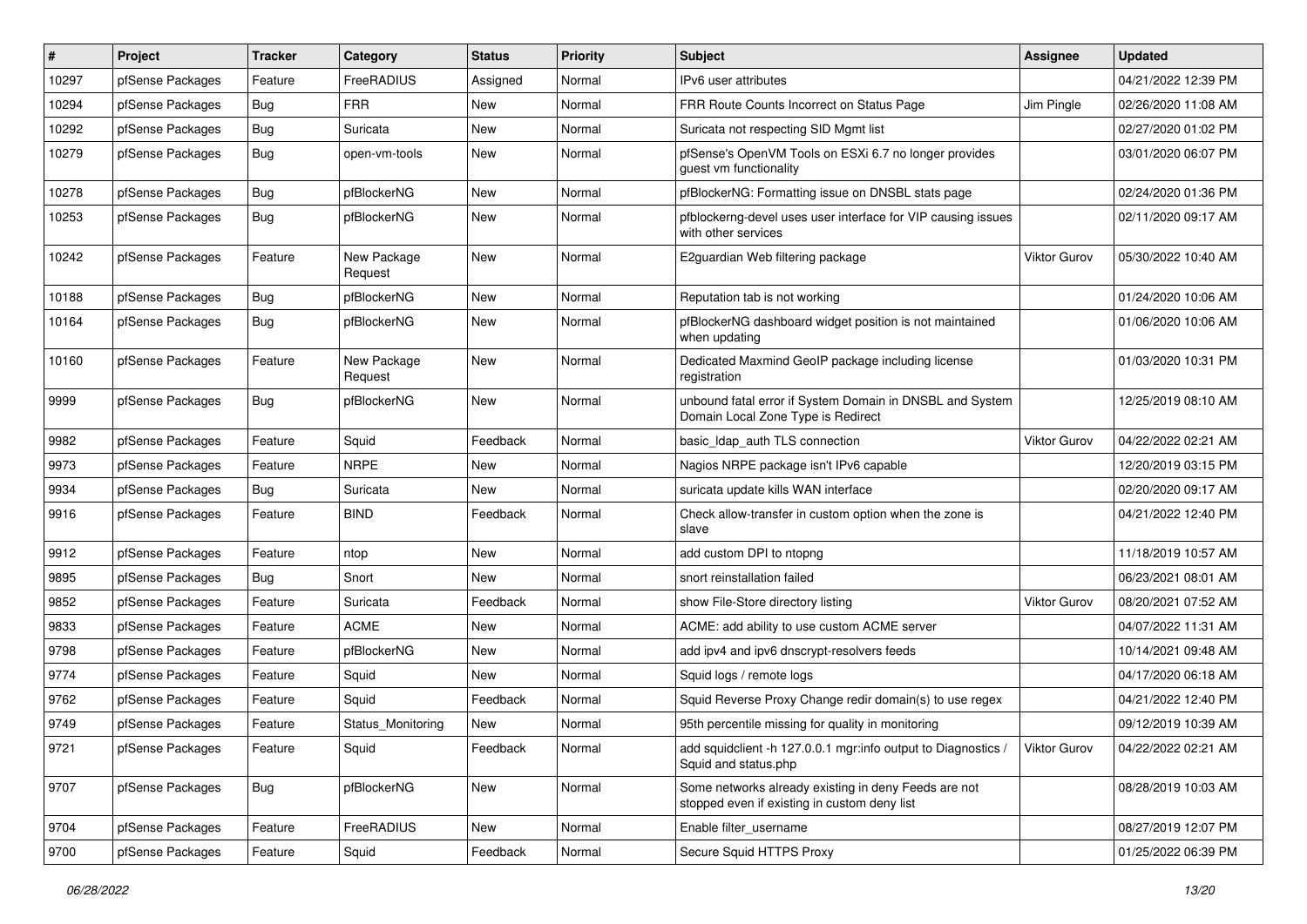| $\#$ | Project          | <b>Tracker</b> | Category                     | <b>Status</b> | <b>Priority</b> | <b>Subject</b>                                                                                      | <b>Assignee</b>      | <b>Updated</b>      |
|------|------------------|----------------|------------------------------|---------------|-----------------|-----------------------------------------------------------------------------------------------------|----------------------|---------------------|
| 9676 | pfSense Packages | <b>Bug</b>     | pfBlockerNG                  | <b>New</b>    | Normal          | AS lookup fails                                                                                     |                      | 12/26/2019 12:17 AM |
| 9662 | pfSense Packages | <b>Bug</b>     | pfBlockerNG                  | <b>New</b>    | Normal          | PfblockerNG do not update after pfsense reboot and wait for<br>next cron task                       |                      | 08/20/2019 09:00 AM |
| 9616 | pfSense Packages | Feature        | New Package<br>Request       | <b>New</b>    | Normal          | Package for Docs                                                                                    |                      | 03/26/2020 06:34 AM |
| 9599 | pfSense Packages | Feature        | haproxy                      | <b>New</b>    | Normal          | Support for "peers" in HAproxy                                                                      |                      | 06/25/2019 01:47 AM |
| 9568 | pfSense Packages | <b>Bug</b>     | Squid                        | New           | Normal          | UFSSwapDir::openLog: Failed to open swap log.                                                       |                      | 05/29/2019 09:18 PM |
| 9545 | pfSense Packages | Feature        | <b>FRR</b>                   | <b>New</b>    | Normal          | Enable MULTIPATH in FRR                                                                             | Jim Pingle           | 09/18/2020 12:52 PM |
| 9537 | pfSense Packages | Bug            | <b>Status Traffic Totals</b> | New           | Normal          | One month offset in displayed data between time changes                                             | <b>Jared Dillard</b> | 05/01/2020 08:27 AM |
| 9500 | pfSense Packages | Bug            | haproxy                      | <b>New</b>    | Normal          | HAproxy does not delete non-applicable action config                                                |                      | 01/18/2022 06:28 AM |
| 9497 | pfSense Packages | <b>Bug</b>     | <b>AWS VPC</b>               | New           | Normal          | AWS VPN Wizard: WebGUI times out.                                                                   |                      | 11/13/2019 10:07 AM |
| 9495 | pfSense Packages | <b>Bug</b>     | AWS VPC                      | New           | Normal          | AWS VPC VPN wizard produces incorrect config (SHA256<br>should be SHA1)                             |                      | 08/19/2019 02:45 PM |
| 9348 | pfSense Packages | Bug            | <b>ACME</b>                  | <b>New</b>    | Normal          | Results of Acme certificate issuance/renewal are not<br>properly formatted                          |                      | 02/22/2019 12:08 PM |
| 9337 | pfSense Packages | Bug            | Telegraf                     | <b>New</b>    | Normal          | Telegraf ping input fails                                                                           |                      | 02/18/2019 10:40 AM |
| 9335 | pfSense Packages | Bug            | haproxy                      | Feedback      | Normal          | Stored XSS in HAProxy / haproxy_listeners_edit.php                                                  | Jim Pingle           | 02/18/2019 09:35 AM |
| 9315 | pfSense Packages | Feature        | New Package<br>Request       | <b>New</b>    | Normal          | Add Package: dnscrypt-proxy                                                                         |                      | 03/05/2021 02:38 AM |
| 9299 | pfSense Packages | Feature        | <b>ACME</b>                  | <b>New</b>    | Normal          | ACME package: Automate add/remove firewall rule for port<br>forwarding                              |                      | 01/30/2019 10:09 PM |
| 9289 | pfSense Packages | Feature        | Snort                        | <b>New</b>    | Normal          | Snort enable react                                                                                  |                      | 03/16/2019 09:04 PM |
| 9286 | pfSense Packages | Bug            | squidguard                   | New           | Normal          | squidGuard - Unable to change IP for sgerror.php URL in<br>configuration                            |                      | 11/13/2019 10:07 AM |
| 9261 | pfSense Packages | Bug            | haproxy                      | <b>New</b>    | Normal          | haproxy GUI failure                                                                                 |                      | 01/08/2019 12:41 PM |
| 9238 | pfSense Packages | Feature        | New Package<br>Request       | <b>New</b>    | Normal          | Add support for Zerotier                                                                            |                      | 05/17/2021 01:58 PM |
| 9229 | pfSense Packages | Bug            | Tinc                         | <b>New</b>    | Normal          | Tinc package: no way of specifying multiple critical<br>configuration parameters from web interface |                      | 08/13/2019 09:25 AM |
| 9200 | pfSense Packages | Todo           | <b>ACME</b>                  | New           | Normal          | Add DNS support for Google domain to Acme manager                                                   | Jim Pingle           | 02/15/2022 03:16 AM |
| 9143 | pfSense Packages | <b>Bug</b>     | ntop                         | <b>New</b>    | Normal          | ntopng not displaying values in historical correctly                                                |                      | 11/22/2018 07:24 AM |
| 9139 | pfSense Packages | Bug            | Telegraf                     | New           | Normal          | telegraf: add ping for default gateway(s)                                                           |                      | 05/21/2020 04:23 PM |
| 9138 | pfSense Packages | Bug            | Telegraf                     | New           | Normal          | telegraf: add section for custom config lines                                                       |                      | 02/18/2019 03:36 PM |
| 9079 | pfSense Packages | Bug            | ntop                         | New           | Normal          | High CPU usage of ntopng even during IDLE and no<br>network traffic                                 |                      | 12/16/2018 02:40 PM |
| 9077 | pfSense Packages | Feature        | haproxy                      | New           | Normal          | haproxy UI: Add seperator lines                                                                     |                      | 10/29/2018 06:06 AM |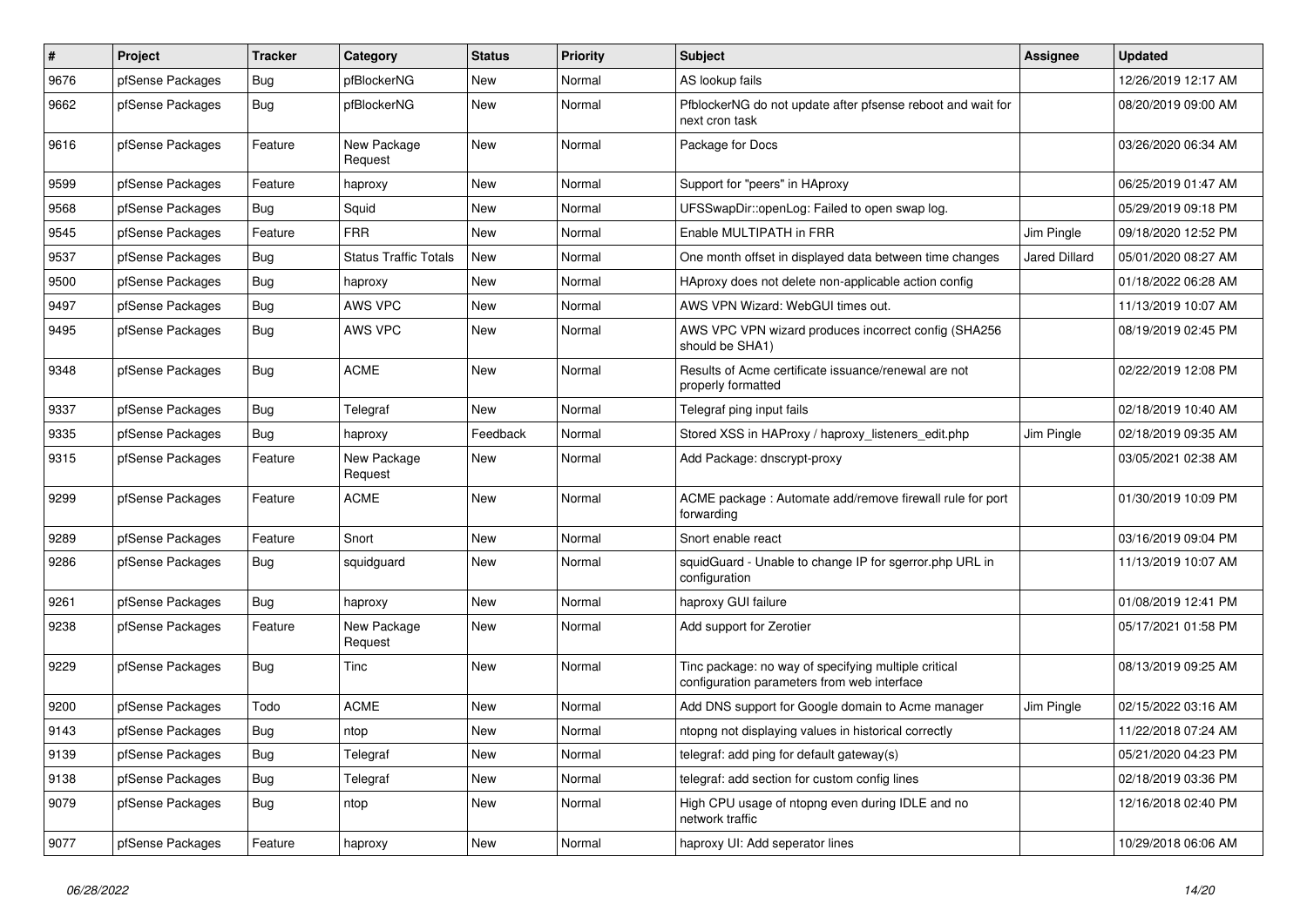| $\#$ | Project          | <b>Tracker</b> | Category               | <b>Status</b> | <b>Priority</b> | <b>Subject</b>                                                                                                                             | <b>Assignee</b> | <b>Updated</b>      |
|------|------------------|----------------|------------------------|---------------|-----------------|--------------------------------------------------------------------------------------------------------------------------------------------|-----------------|---------------------|
| 9044 | pfSense Packages | Feature        | New Package<br>Request | <b>New</b>    | Normal          | <b>Add SoftEther</b>                                                                                                                       |                 | 11/02/2019 10:51 AM |
| 9025 | pfSense Packages | <b>Bug</b>     | squidguard             | <b>New</b>    | Normal          | SquidGard + Target categories                                                                                                              |                 | 10/08/2018 01:00 AM |
| 8985 | pfSense Packages | Feature        | Suricata               | New           | Normal          | Suricata: allow configuration for external/internal additional<br>storage                                                                  |                 | 11/13/2019 10:07 AM |
| 8982 | pfSense Packages | Feature        | haproxy                | <b>New</b>    | Normal          | HAproxy ACL support for map in configuration UI                                                                                            |                 | 06/25/2019 01:49 AM |
| 8909 | pfSense Packages | Bug            | Tinc                   | <b>New</b>    | Normal          | tinc package makes /rc.newwanip looping forever                                                                                            |                 | 08/13/2019 09:25 AM |
| 8902 | pfSense Packages | Bug            | haproxy                | <b>New</b>    | Normal          | HAproxy package not use custom DNS for lookup on apply<br>new config                                                                       |                 | 09/16/2018 08:16 AM |
| 8869 | pfSense Packages | Feature        | haproxy                | <b>New</b>    | Normal          | HAproxy should use RFC 7919 DH parameter files                                                                                             |                 | 10/17/2018 10:46 AM |
| 8836 | pfSense Packages | Feature        | FreeRADIUS             | <b>New</b>    | Normal          | Define Idap group vlan assignment in users file                                                                                            |                 | 08/26/2018 07:53 AM |
| 8827 | pfSense Packages | <b>Bug</b>     | squidguard             | New           | Normal          | Squidguard: ACL redirect modes 'redirect' and 'err page'<br>send unresolvable URLs to the client.                                          | Viktor Gurov    | 12/21/2021 05:49 AM |
| 8769 | pfSense Packages | Feature        | FreeRADIUS             | <b>New</b>    | Normal          | Allow FreeRADIUS users to change their own Passwords<br>and Pins                                                                           |                 | 10/11/2018 11:34 AM |
| 8752 | pfSense Packages | Bug            | squidguard             | <b>New</b>    | Normal          | For SquidGuard in "Common ACL" menu "Target Rules List"<br>'access" option always stays with default value '---' for my<br>Target category |                 | 08/06/2018 05:53 AM |
| 8705 | pfSense Packages | Bug            | syslog-ng              | <b>New</b>    | Normal          | Syslog-NG error in latest snapshot                                                                                                         |                 | 07/27/2018 10:17 AM |
| 8589 | pfSense Packages | Bug            | FreeRADIUS             | <b>New</b>    | Normal          | FreeRadius 0.15.5_2 ignoring tunnelled-reply=no                                                                                            |                 | 02/18/2019 03:40 PM |
| 8560 | pfSense Packages | Bug            | <b>ACME</b>            | <b>New</b>    | Normal          | ACME: can't update DNS records in DNSMadeEasy registar<br>for several domains with different API keys/ids                                  |                 | 06/08/2018 01:28 PM |
| 8547 | pfSense Packages | Feature        | New Package<br>Request | <b>New</b>    | Normal          | fwknop Port Knocking Package                                                                                                               |                 | 02/08/2021 12:17 PM |
| 8517 | pfSense Packages | Feature        | New Package<br>Request | <b>New</b>    | Normal          | OpenConnect client                                                                                                                         |                 | 08/13/2019 10:01 AM |
| 8516 | pfSense Packages | Bug            | FreeRADIUS             | <b>New</b>    | Normal          | FreeRADIUS requires settings re-saved after pfSense<br>upgrade                                                                             | Jim Pingle      | 12/31/2021 05:58 PM |
| 8315 | pfSense Packages | Bug            | Mail report            | Feedback      | Normal          | Mail Report mail report send() behavior different than<br>notify_via_smtp()                                                                | Jim Pingle      | 09/24/2019 10:12 AM |
| 8295 | pfSense Packages | <b>Bug</b>     | syslog-ng              | <b>New</b>    | Normal          | syslog-ng logrotates tls files                                                                                                             |                 | 02/14/2018 06:12 AM |
| 8279 | pfSense Packages | Feature        | pfBlockerNG            | <b>New</b>    | Normal          | Consider adding a new option to the Rule Order                                                                                             |                 | 08/20/2019 09:00 AM |
| 8264 | pfSense Packages | Bug            | FreeRADIUS             | <b>New</b>    | Normal          | Radiusd restart on WAN change results in freeradius not<br>running (and possible solution)                                                 |                 | 04/21/2022 12:39 PM |
| 8251 | pfSense Packages | Bug            | FreeRADIUS             | Feedback      | Normal          | Captiveportal + FreeRadius "Last activity" resets to Session<br>start                                                                      |                 | 08/13/2019 11:10 AM |
| 8232 | pfSense Packages | Feature        | haproxy                | New           | Normal          | different ssl options based on the sni name                                                                                                |                 | 01/30/2019 10:36 AM |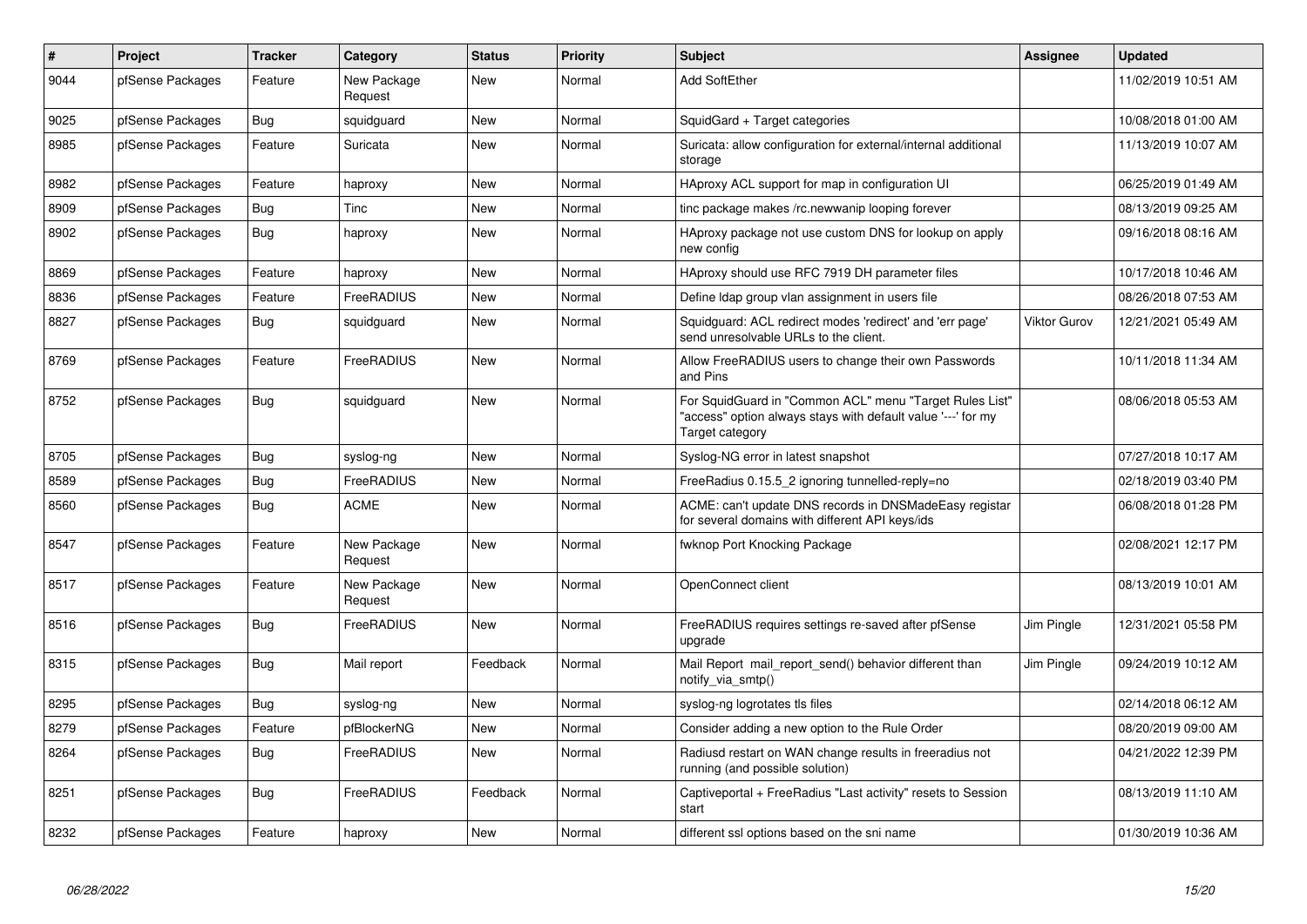| $\pmb{\#}$ | Project          | <b>Tracker</b> | Category                 | <b>Status</b> | <b>Priority</b> | <b>Subject</b>                                                                                                                     | Assignee | <b>Updated</b>      |
|------------|------------------|----------------|--------------------------|---------------|-----------------|------------------------------------------------------------------------------------------------------------------------------------|----------|---------------------|
| 8230       | pfSense Packages | Feature        | Telegraf                 | New           | Normal          | telegraf automatic input plugins configuration for enabled<br>pfsense package                                                      |          | 02/18/2019 05:23 PM |
| 8229       | pfSense Packages | Bug            | syslog-ng                | <b>New</b>    | Normal          | syslog-ng stops parsing logs after logrotate run                                                                                   |          | 01/26/2018 12:00 PM |
| 8224       | pfSense Packages | Feature        | FreeRADIUS               | <b>New</b>    | Normal          | Add "OU" field to FreeRADIUS page                                                                                                  |          | 02/21/2018 12:53 AM |
| 8216       | pfSense Packages | Feature        | Telegraf                 | <b>New</b>    | Normal          | Add prometheus output for telegraf                                                                                                 |          | 09/09/2020 05:33 AM |
| 8213       | pfSense Packages | <b>Bug</b>     | haproxy                  | New           | Normal          | acl src file not populated from alias                                                                                              |          | 12/21/2017 02:02 PM |
| 8199       | pfSense Packages | Feature        | <b>BIND</b>              | <b>New</b>    | Normal          | Support reordering and/or sort alphabetically across BIND<br>package                                                               |          | 12/12/2017 02:05 AM |
| 8197       | pfSense Packages | Bug            | <b>BIND</b>              | <b>New</b>    | Normal          | BIND UI fails to properly update zone with inline DNSSEC<br>signing enabled                                                        |          | 02/18/2019 05:23 PM |
| 8180       | pfSense Packages | <b>Bug</b>     | syslog-ng                | <b>New</b>    | Normal          | syslog-ng default log file                                                                                                         |          | 01/16/2018 12:53 PM |
| 8146       | pfSense Packages | Feature        | <b>BIND</b>              | <b>New</b>    | Normal          | Zone Domain Records more powerfull for BIND Zones                                                                                  |          | 08/13/2019 09:39 AM |
| 8121       | pfSense Packages | Feature        | haproxy                  | <b>New</b>    | Normal          | haproxy, allow to generate backends even they don't seem<br>to be used                                                             |          | 11/23/2017 04:04 AM |
| 8099       | pfSense Packages | Feature        | Telegraf                 | <b>New</b>    | Normal          | Add more configuration flexibility to Telegraf                                                                                     |          | 08/13/2019 09:39 AM |
| 8031       | pfSense Packages | Feature        | FreeRADIUS               | New           | Normal          | FreeRADIUS copy entry function                                                                                                     |          | 08/16/2019 01:01 PM |
| 7954       | pfSense Packages | <b>Bug</b>     | Squid                    | Confirmed     | Normal          | Package upgrade/reinstall gets stuck on deinstall if the<br>package-provided service is not running                                |          | 10/18/2017 12:04 PM |
| 7903       | pfSense Packages | Feature        | New Package<br>Request   | New           | Normal          | Duo ssh package                                                                                                                    |          | 01/16/2021 12:44 AM |
| 7797       | pfSense Packages | Bug            | Squid                    | Feedback      | Normal          | Squid Reverse Proxy alternating between destinations                                                                               |          | 04/21/2022 12:40 PM |
| 7699       | pfSense Packages | Feature        | OpenVPN Client<br>Export | New           | Normal          | OpenVPN Client Export - Default Gateway                                                                                            |          | 08/19/2019 03:32 PM |
| 7691       | pfSense Packages | Feature        | Squid                    | <b>New</b>    | Normal          | Allow for custom icap services for squid                                                                                           |          | 08/24/2017 03:16 AM |
| 7686       | pfSense Packages | Feature        | haproxy                  | New           | Normal          | Add option in HAProxy to configure SSL defaults based on<br>the Mozilla SSL Configuration Generator                                |          | 08/16/2019 01:09 PM |
| 7535       | pfSense Packages | Feature        | Snort                    | <b>New</b>    | Normal          | Snort messages filling System / General. Should have its<br>own log.                                                               |          | 02/18/2019 05:29 PM |
| 7462       | pfSense Packages | Bug            | haproxy                  | <b>New</b>    | Normal          | HAproxy not rebinding properly after WAN DHCP IP change                                                                            |          | 01/11/2018 09:15 AM |
| 7453       | pfSense Packages | Bug            | ACME                     | New           | Normal          | DNS-ovh need to save or display consumer key                                                                                       |          | 04/06/2017 10:54 AM |
| 7449       | pfSense Packages | Feature        | OpenVPN Client<br>Export | New           | Normal          | feature request for openypn-client-export package, add the<br>support for openvpn up and down script, for mapping<br>network drive |          | 08/06/2019 05:06 PM |
| 7414       | pfSense Packages | Feature        | Snort                    | New           | Normal          | snort needs automated refresh on ip change                                                                                         |          | 08/20/2019 08:55 AM |
| 7403       | pfSense Packages | <b>Bug</b>     | FreeRADIUS               | New           | Normal          | Captive Portal + freeradius2 + MySQL problems with<br>German Umlaut                                                                |          | 03/17/2017 09:12 AM |
| 7367       | pfSense Packages | Feature        | Squid                    | New           | Normal          | Wizard for Squid                                                                                                                   |          | 03/14/2017 01:59 PM |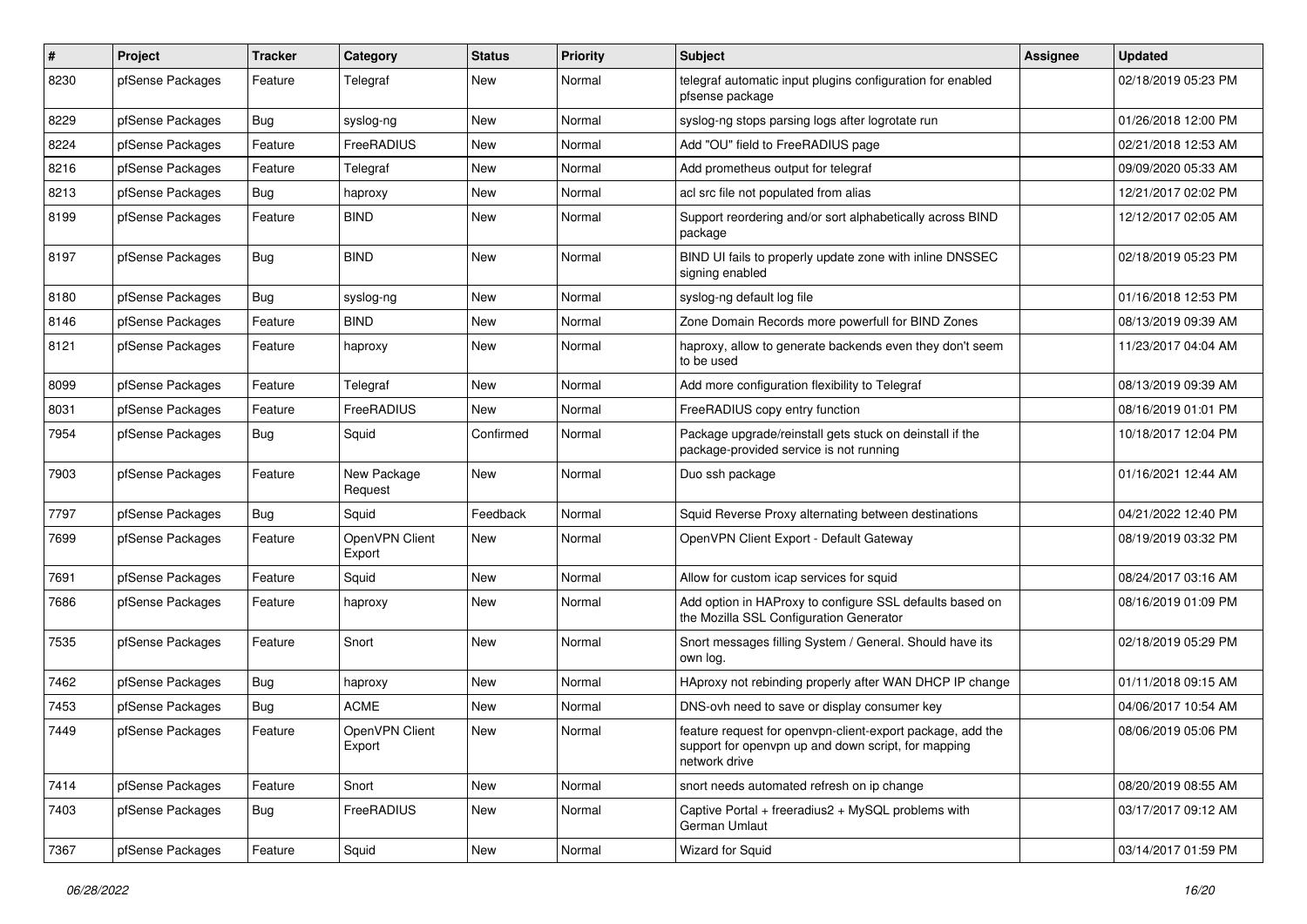| $\sharp$ | Project          | <b>Tracker</b> | Category                     | <b>Status</b> | <b>Priority</b> | <b>Subject</b>                                                                | <b>Assignee</b>       | <b>Updated</b>      |
|----------|------------------|----------------|------------------------------|---------------|-----------------|-------------------------------------------------------------------------------|-----------------------|---------------------|
| 7267     | pfSense Packages | <b>Bug</b>     | <b>Status Traffic Totals</b> | New           | Normal          | Status Traffic Totals - Stacked Bar - Scale not high enough                   | <b>Jared Dillard</b>  | 11/18/2020 07:38 AM |
| 7039     | pfSense Packages | <b>Bug</b>     | haproxy                      | Feedback      | Normal          | HAProxy backend configuration does not handle<br>intermediate CAs properly    |                       | 04/21/2022 12:40 PM |
| 7000     | pfSense Packages | Feature        | ntop                         | <b>New</b>    | Normal          | ntopng historical data needs to be reworked                                   |                       | 01/14/2017 09:20 AM |
| 6964     | pfSense Packages | Bug            | Suricata                     | Feedback      | Normal          | Host OS Policy Assignment broken when using "Import" or<br>"Aliases" buttons  | Viktor Gurov          | 08/20/2021 07:52 AM |
| 6861     | pfSense Packages | <b>Bug</b>     | haproxy                      | <b>New</b>    | Normal          | Ha-Proxy duplicated backend used in place of original<br>backend              |                       | 02/18/2019 05:30 PM |
| 6831     | pfSense Packages | Feature        | Snort                        | <b>New</b>    | Normal          | Snort does not support aliases containing FQDN                                |                       | 07/11/2020 12:51 PM |
| 6789     | pfSense Packages | Feature        | Squid                        | <b>New</b>    | Normal          | disgest_ldap_auth                                                             |                       | 08/13/2019 09:57 AM |
| 6784     | pfSense Packages | Bug            | haproxy                      | <b>New</b>    | Normal          | HAProxy version .48 will not use URL Table Alias for front<br>end listener    |                       | 02/18/2019 05:32 PM |
| 6651     | pfSense Packages | Feature        | <b>FRR</b>                   | Feedback      | Normal          | Loopback interfaces                                                           | Christian<br>McDonald | 12/25/2021 02:42 PM |
| 6555     | pfSense Packages | Feature        | New Package<br>Request       | <b>New</b>    | Normal          | Support IEEE 1588                                                             |                       | 08/13/2019 01:40 PM |
| 6521     | pfSense Packages | Bug            | squidguard                   | New           | Normal          | pfsense 2.3.1 squidguard -> Groups ACL -> Target Rules<br>List missing        |                       | 06/25/2016 10:49 PM |
| 6471     | pfSense Packages | Bug            | squidguard                   | <b>New</b>    | Normal          | pfsense 2.3.1 squidguard -> common ACL -> Target Rules<br>List missing        |                       | 06/08/2016 06:22 PM |
| 6470     | pfSense Packages | Feature        | New Package<br>Request       | <b>New</b>    | Normal          | CloudFlare Integration Module                                                 |                       | 08/13/2019 01:23 PM |
| 6176     | pfSense Packages | Feature        | OpenVPN Client<br>Export     | <b>New</b>    | Normal          | Privilege for OpenVPN Client Export                                           |                       | 10/05/2020 07:33 AM |
| 6083     | pfSense Packages | Bug            | Squid                        | <b>New</b>    | Normal          | Suqid Realtime Monitor / Squid Cache Table not diplaying<br>correctly         |                       | 12/06/2016 07:25 AM |
| 6022     | pfSense Packages | Feature        | New Package<br>Request       | New           | Normal          | Consider MLVPN for bonded VPN                                                 |                       | 01/30/2021 05:24 PM |
| 5751     | pfSense Packages | <b>Bug</b>     | squidguard                   | <b>New</b>    | Normal          | SquidGuard target categories not saved when long "Domain<br>List" is provided |                       | 01/10/2016 08:55 AM |
| 5646     | pfSense Packages | Feature        | Squid                        | <b>New</b>    | Normal          | Squid3 package Authentication Method: Kerberos/AD                             |                       | 02/18/2019 05:34 PM |
| 5174     | pfSense Packages | Feature        | <b>NRPE</b>                  | <b>New</b>    | Normal          | nrpe: check sensors doesnt work, missing Imsensors                            |                       | 11/15/2015 12:49 AM |
| 4928     | pfSense Packages | Feature        | squidguard                   | New           | Normal          | Surftool - New Package to turn squidguard groups(/acls) on<br>or off          |                       | 08/13/2019 09:57 AM |
| 4506     | pfSense Packages | Feature        | FreeRADIUS                   | New           | Normal          | FreeRADIUS groups/hunt groups                                                 |                       | 03/10/2015 08:51 PM |
| 4503     | pfSense Packages | Feature        | New Package<br>Request       | New           | Normal          | GNUGateKeeper H.323 Proxy Package                                             |                       | 08/27/2019 02:54 AM |
| 4088     | pfSense Packages | <b>Bug</b>     | squidguard                   | Feedback      | Normal          | Buggy squidgurd config file is created                                        | Viktor Gurov          | 01/28/2021 10:01 AM |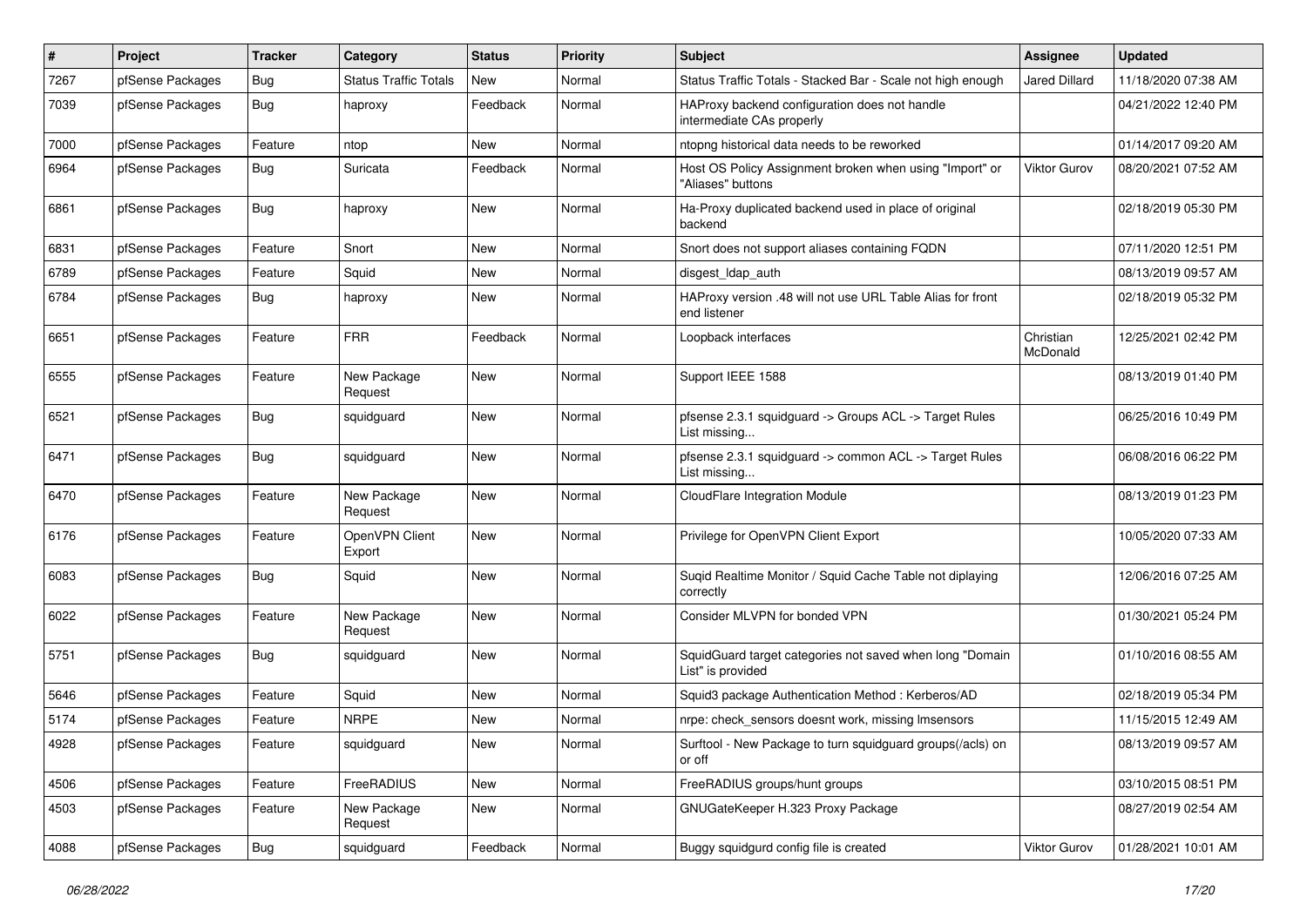| $\sharp$ | Project          | <b>Tracker</b>     | Category                   | <b>Status</b>                 | <b>Priority</b> | <b>Subject</b>                                                                                              | Assignee              | <b>Updated</b>      |
|----------|------------------|--------------------|----------------------------|-------------------------------|-----------------|-------------------------------------------------------------------------------------------------------------|-----------------------|---------------------|
| 3962     | pfSense Packages | Bug                | ladvd                      | Confirmed                     | Normal          | LADVD interface handling issues with lagg and bridge                                                        |                       | 12/05/2016 01:59 PM |
| 3424     | pfSense Packages | Feature            | New Package<br>Request     | <b>New</b>                    | Normal          | <b>SCEP</b> server                                                                                          |                       | 08/13/2019 10:02 AM |
| 1620     | pfSense Packages | Bug                | Squid                      | <b>New</b>                    | Normal          | Can't use transparent proxy when using bridge.                                                              |                       | 10/07/2021 04:19 AM |
| 13270    | pfSense Docs     | New Content        | OpenVPN                    | <b>Pull Request</b><br>Review | Normal          | OpenVPN client gateway is incorrect when the server does<br>not push routes                                 | Marcos<br>Mendoza     | 06/26/2022 12:54 PM |
| 13236    | pfSense Docs     | Todo               | Products                   | <b>New</b>                    | Normal          | Document link speed limitations with igc and ix on<br>6100/4100                                             |                       | 05/31/2022 05:53 PM |
| 13229    | pfSense Docs     | Todo               | <b>Captive Portal</b>      | Feedback                      | Normal          | Update documentation for IPFW to PF transition for Limiters<br>and Captive Portal                           | Jim Pingle            | 05/27/2022 03:04 PM |
| 13223    | pfSense Docs     | New Content        | Routing / Gateways         | Feedback                      | Normal          | Document new gateway state killing behavior                                                                 | Jim Pingle            | 05/27/2022 01:59 PM |
| 13211    | pfSense Docs     | <b>New Content</b> | <b>OpenVPN</b>             | Feedback                      | Normal          | OpenVPN DCO Documentation                                                                                   | Jim Pingle            | 06/15/2022 10:42 AM |
| 13205    | pfSense Docs     | New Content        | Backup / Restore           | Feedback                      | Normal          | <b>ZFS Boot Environment documentation</b>                                                                   | Christian<br>McDonald | 05/31/2022 10:55 AM |
| 13108    | pfSense Docs     | Todo               | Installation /<br>Upgrades | <b>New</b>                    | Normal          | ZFS filesystem implications                                                                                 | Jim Pingle            | 04/27/2022 03:18 PM |
| 13020    | pfSense Docs     | Todo               | <b>Firewall Rules</b>      | <b>New</b>                    | Normal          | easyrule command documentation should document<br>permissible wildcards                                     | Jim Pingle            | 04/04/2022 08:01 AM |
| 13016    | pfSense Docs     | <b>New Content</b> | Virtualization             | <b>New</b>                    | Normal          | Workaround for bandwith issues since 2.6 when installed in<br>Hyper-V                                       |                       | 04/01/2022 01:06 PM |
| 12980    | pfSense Docs     | Todo               | OpenVPN                    | Feedback                      | Normal          | Add warnings against OpenVPN Shared Key mode                                                                | Jim Pingle            | 03/24/2022 02:11 PM |
| 12978    | pfSense Docs     | Correction         | Monitoring                 | New                           | Normal          | Correction to iftop section of Monitoring Bandwidth Usage                                                   | Jim Pingle            | 03/23/2022 11:18 AM |
| 12883    | pfSense Docs     | Todo               | <b>DNS</b>                 | <b>New</b>                    | Normal          | Feedback on Services - DNS Resolver - Host Overrides                                                        |                       | 02/28/2022 07:54 PM |
| 12861    | pfSense Docs     | Correction         | Hardware                   | <b>New</b>                    | Normal          | pfSense hardware tuning guide references obsolete<br>interface loader variable & buffer limits              |                       | 02/23/2022 05:31 PM |
| 12791    | pfSense Docs     | New Content        | Diagnostics                | <b>New</b>                    | Normal          | Diagnostic Information for Support (pfSense)                                                                |                       | 02/13/2022 08:49 PM |
| 12787    | pfSense Docs     | Todo               | <b>IPsec</b>               | New                           | Normal          | Feedback on pfSense Configuration Recipes - Routing<br>Internet Traffic Through a Site-to-Site IPsec Tunnel |                       | 02/11/2022 11:28 PM |
| 12770    | pfSense Docs     | Todo               | <b>Firewall Rules</b>      | <b>Pull Request</b><br>Review | Normal          | Feedback on Firewall - Configuring firewall rules                                                           |                       | 06/27/2022 07:42 AM |
| 12756    | pfSense Docs     | Todo               | WireGuard                  | New                           | Normal          | Feedback on pfSense Configuration Recipes - WireGuard<br>Remote Access VPN Configuration Example            | Christian<br>McDonald | 05/31/2022 11:42 AM |
| 12659    | pfSense Docs     | Todo               | Hardware                   | <b>New</b>                    | Normal          | Feedback on Hardware - Hardware Tuning and<br>Troubleshooting - Flow Control for ix                         |                       | 01/16/2022 10:22 AM |
| 12597    | pfSense Docs     | New Content        | Hardware                   | New                           | Normal          | How to reset IPMI settings and password for Netgate<br>appliances                                           |                       | 05/07/2022 12:33 PM |
| 12570    | pfSense Docs     | Correction         | General                    | New                           | Normal          | Active appliance list missing 6100                                                                          |                       | 12/06/2021 11:41 AM |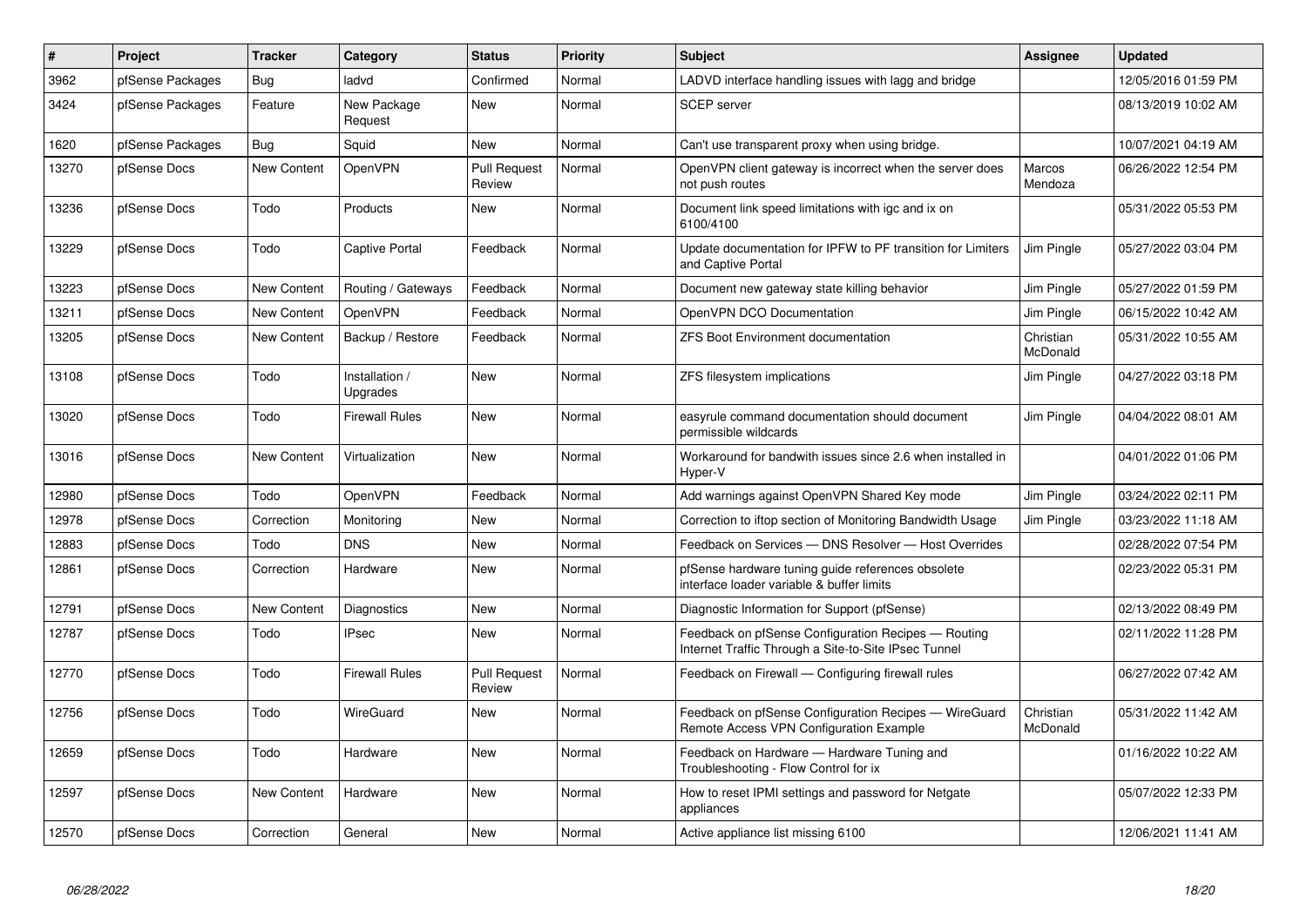| #     | Project      | <b>Tracker</b> | Category                 | <b>Status</b> | <b>Priority</b> | Subject                                                                                       | <b>Assignee</b> | <b>Updated</b>      |
|-------|--------------|----------------|--------------------------|---------------|-----------------|-----------------------------------------------------------------------------------------------|-----------------|---------------------|
| 12565 | pfSense Docs | New Content    | OpenVPN                  | New           | Normal          | Document new "Duplicate Connection Limit" option on<br>OpenVPN server instances               | Jim Pingle      | 12/06/2021 08:07 AM |
| 12461 | pfSense Docs | Todo           | Hardware                 | <b>New</b>    | Normal          | Improve macOS Serial Command Instructions                                                     |                 | 10/15/2021 03:47 PM |
| 12411 | pfSense Docs | Todo           | <b>High Availability</b> | New           | Normal          | Feedback on High Availability - pfSense XML-RPC Config<br><b>Sync Overview</b>                |                 | 09/29/2021 10:39 AM |
| 12402 | pfSense Docs | Todo           | Configuration            | <b>New</b>    | Normal          | Feedback on Configuration - Advanced Configuration<br>Options - Notifications                 |                 | 09/24/2021 12:46 AM |
| 12400 | pfSense Docs | Correction     | <b>NAT</b>               | <b>New</b>    | Normal          | NAT 1:1 documentation - multi-wan information                                                 |                 | 03/13/2022 12:53 PM |
| 12395 | pfSense Docs | Todo           | Packages                 | New           | Normal          | Feedback on Packages - FRR Package - Border<br>Gateway Protocol - BGP Required Information    |                 | 09/21/2021 04:32 PM |
| 12268 | pfSense Docs | Todo           | <b>Firewall Rules</b>    | New           | Normal          | Feedback on Firewall - Aliases                                                                |                 | 08/17/2021 12:55 AM |
| 12237 | pfSense Docs | Todo           | Hardware                 | New           | Normal          | Feedback on Hardware - Hardware Tuning and<br>Troubleshooting                                 |                 | 08/10/2021 03:13 AM |
| 12162 | pfSense Docs | Todo           | Products                 | <b>New</b>    | Normal          | Add "usb reset" as possible solution for non-booting flash<br>drives on the SG-1100           |                 | 10/07/2021 02:19 PM |
| 12098 | pfSense Docs | Correction     | Configuration            | <b>New</b>    | Normal          | Feedback on pfSense Configuration Recipes - Accessing a<br>CPE/Modem from Inside the Firewall |                 | 07/02/2021 02:30 AM |
| 12063 | pfSense Docs | Todo           | Dynamic DNS              | New           | Normal          | Feedback on Services - Dynamic DNS - Configuring RFC<br>2136 Dynamic DNS updates              |                 | 06/18/2021 06:24 PM |
| 11944 | pfSense Docs | Todo           | Packages                 | <b>New</b>    | Normal          | Feedback on Packages - FRR Package - Bidirectional<br><b>Forwarding Detection</b>             |                 | 05/21/2021 12:57 AM |
| 11871 | pfSense Docs | Correction     | Products                 | <b>New</b>    | Normal          | SG-2100 must be manually power cycled after installation                                      |                 | 10/07/2021 02:19 PM |
| 11739 | pfSense Docs | New Content    | <b>High Availability</b> | <b>New</b>    | Normal          | Manual Outbound NAT rules in HA setup                                                         |                 | 07/09/2021 08:26 AM |
| 11714 | pfSense Docs | New Content    | <b>High Availability</b> | New           | Normal          | Feedback on Troubleshooting - Troubleshooting High<br>Availability DHCP Failover              |                 | 03/21/2021 05:58 PM |
| 11648 | pfSense Docs | Todo           | Packages                 | <b>New</b>    | Normal          | Feedback on Packages - AWS VPC Wizard - pfSense<br><b>Plus Configuration Details</b>          |                 | 03/10/2021 06:30 AM |
| 11622 | pfSense Docs | Todo           | <b>IPsec</b>             | <b>New</b>    | Normal          | Update pfSense VPC VPN Configuration Wizard docs                                              |                 | 03/04/2021 09:36 AM |
| 11608 | pfSense Docs | New Content    | Products                 | New           | Normal          | Interfaces order of XG-7100 Quad-Port 10GbE Fiber SFP+<br><b>Installation Kit</b>             |                 | 03/03/2021 07:14 AM |
| 11195 | pfSense Docs | Correction     | Recipes                  | <b>New</b>    | Normal          | Feedback on pfSense Configuration Recipes - Accessing a<br>CPE/Modem from Inside the Firewall | Jim Pingle      | 12/30/2020 01:13 PM |
| 11172 | pfSense Docs | New Content    | Products                 | New           | Normal          | Interfaces order of 10 Gigabit Quad-Port SFP+ Intel®<br>X710BM2 Card                          |                 | 12/18/2020 01:28 PM |
| 11071 | pfSense Docs | New Content    | <b>DHCP</b>              | New           | Normal          | Feedback on Services - IPv6 Router Advertisements                                             | Jim Pingle      | 12/08/2020 09:25 AM |
| 11067 | pfSense Docs | Correction     | Wireless                 | New           | Normal          | Feedback on Wireless - Recommended Wireless Hardware                                          | Jim Pingle      | 11/16/2020 07:17 AM |
| 10924 | pfSense Docs | Correction     | Recipes                  | New           | Normal          | Feedback on Virtualization - Virtualizing pfSense with<br>VMware vSphere / ESXi               | Jim Pingle      | 09/23/2020 03:46 PM |